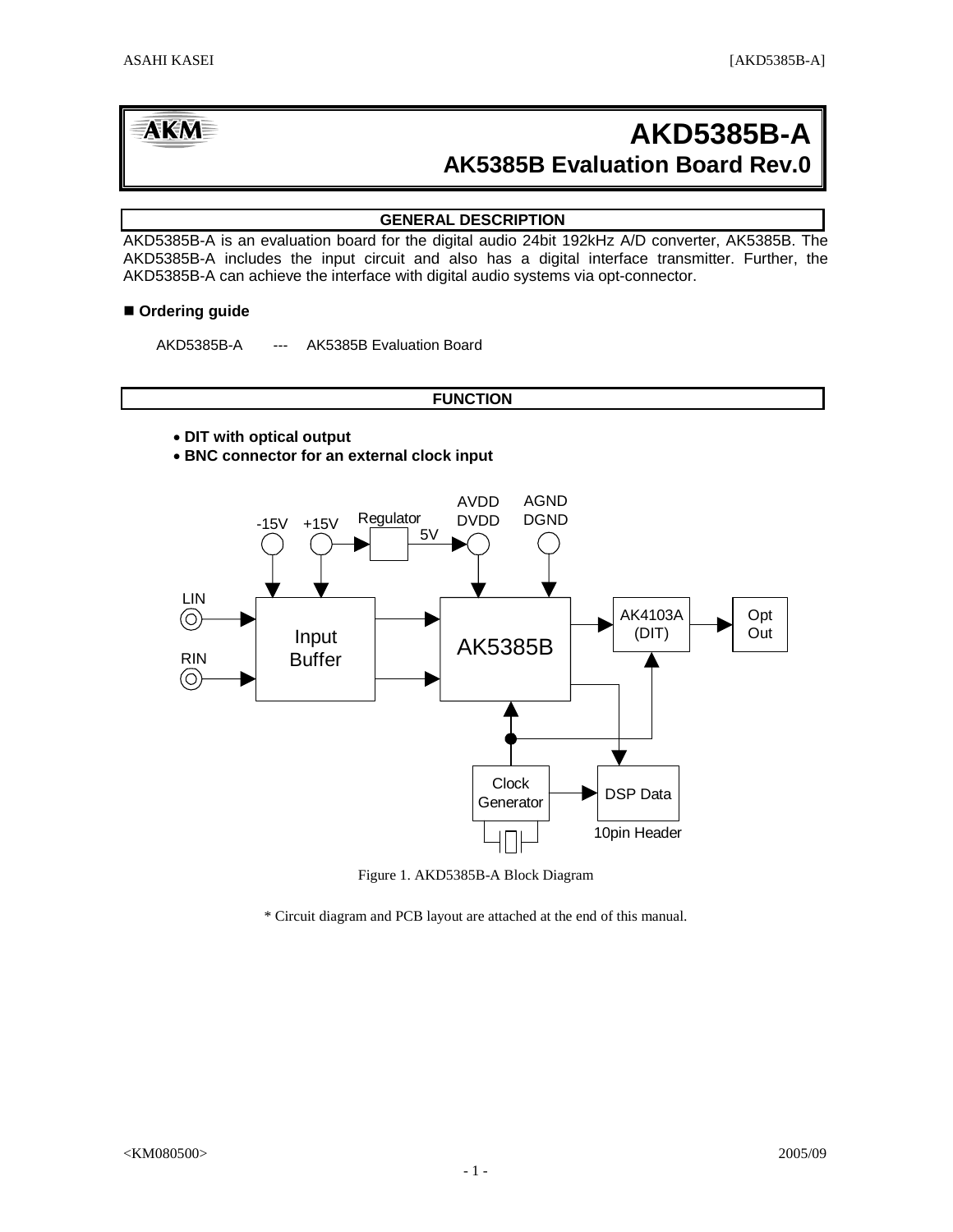### **Operation sequence**

1) Set up the power supplies lines.

| [AVDD]       | (red)   |                    | $= 4.75 \approx 5.25V$ : for AVDD of AK5385B (typ. 5.0V)                |
|--------------|---------|--------------------|-------------------------------------------------------------------------|
|              |         |                    | (The default setting of JP2 is "REG", so AVDD connector should be open. |
|              |         |                    | In this case, the AVDD of AK5385B is supplied from regulator.)          |
| [DVDD]       | (red)   | $= 3.0 \sim 5.25V$ | : for DVDD of AK5385B (typ. $3.3V$ )                                    |
| $[+15V]$     | (green) | $=+15V$            | : for $Op$ -amp                                                         |
| $[-15V]$     | (blue)  | $=-15V$            | : for Op-amp                                                            |
| <b>IVCCI</b> | (red)   | $= 5V$             | $:$ for logic                                                           |
| [AGND]       | (black) | $= 0V$             | : for analog ground                                                     |
| [DGND]       | (black) | $= 0V$             | : for logic ground                                                      |
|              |         |                    |                                                                         |

Each supply line should be distributed from the power supply unit.

- 2) Set up the evaluation mode, jumper pins and DIP switches. (See the followings.)
- 3) Power on.

The AK5385B and AK4103A should be reset once bringing  $SW1 = "L"$  upon power-up.

# **Evaluation mode**

- (1) Slave Mode
	- (1-1) A/D evaluation using DIT function of AK4103A

PORT1 (DIT) is used. DIT generates audio bi-phase signal from received data and which is output through optical connector (TOTX176). It is possible to connect AKM's D/A converter evaluation boards on the digital-amplifier which equips DIR input. Nothing should be connected to PORT2 (DSP). In case of using external clock through a BNC connector (J3), select EXT on JP8 (CLK) and short JP5 (XTE) and open JP10 (EXT).



(1-2) Feeding all clocks from PORT2 (DSP)

Under the following set-up, all external clocks (MCLK, BICK, LRCK) can be fed through PORT2 (DSP). The A/D converted data is output from SDTO of PORT2 (DSP). Also, the A/D converted data is output through optical connector (TOTX176).

| JP3         | JPA         | JP5 | JP8 | JP <sub>10</sub> |
|-------------|-------------|-----|-----|------------------|
| <b>LRCK</b> | <b>BICK</b> | XTE | CLK | EXT              |
|             |             |     |     |                  |
|             |             |     | FXT |                  |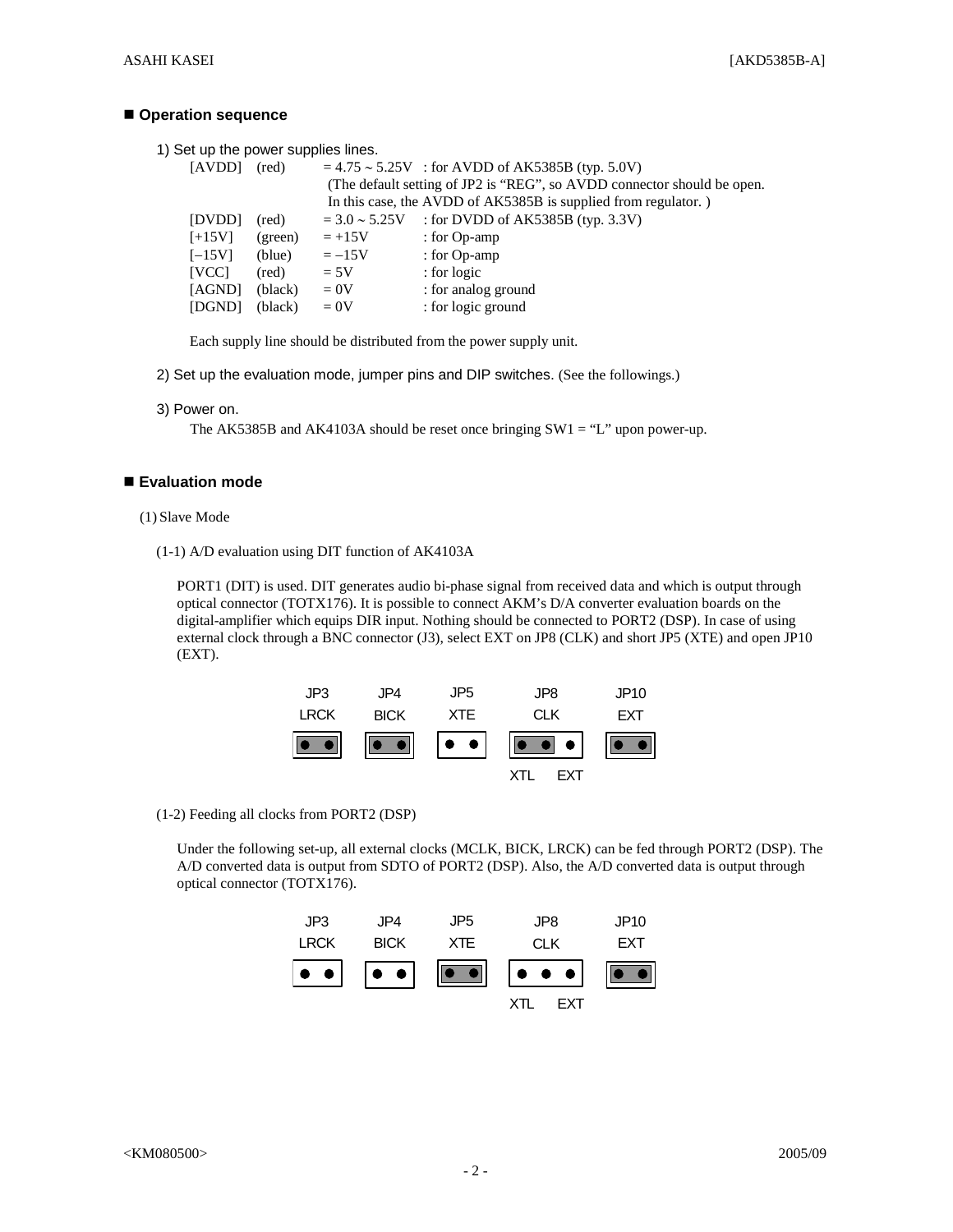#### (2) Master Mode

(2-1) A/D evaluation using DIT function of AK4103A

PORT1 (DIT) is used. DIT generates audio bi-phase signal from received data and which is output through optical connector (TOTX176). It is possible to connect AKM's D/A converter evaluation boards on the digital-amplifier which equips DIR input. Nothing should be connected to PORT2 (DSP). In case of using external clock through a BNC connector (J3), select EXT on JP8 (CLK) and short JP5 (XTE) and open JP10 (EXT).



## **Other jumper pins set up**

- 1. JP1 (GND) : Analog ground and Digital ground OPEN : Separated. SHORT : Common. (The connector "DGND" can be open.) <Default>
- 2. JP2 (AVDD) : Select AVDD for AK5385B
	- AVDD : Supply from AVDD connector .
	- REG : Supply from regulator. <Default>
		- In this case, AVDD connector should be open.
- 3. JP6 (BCFS) : Select BICK frequency
	- 256 : In case of MCLK=256fs/512fs <Default>
	- 384 : In case of MCLK=128fs/384fs
- 4. JP7 (MCLK) : Supply MCLK frequency for 74HC4040
	- 256 : In case of MCLK=128fs/256fs
	- 512 : In case of MCLK=512fs <Default>
	- 384/768 : In case of MCLK=384fs
- 5. JP9 (LRFS) : Select LRCK frequency
	- 256 : In case of MCLK=256fs/512fs <Default>
		- 384 : In case of MCLK=128fs/384fs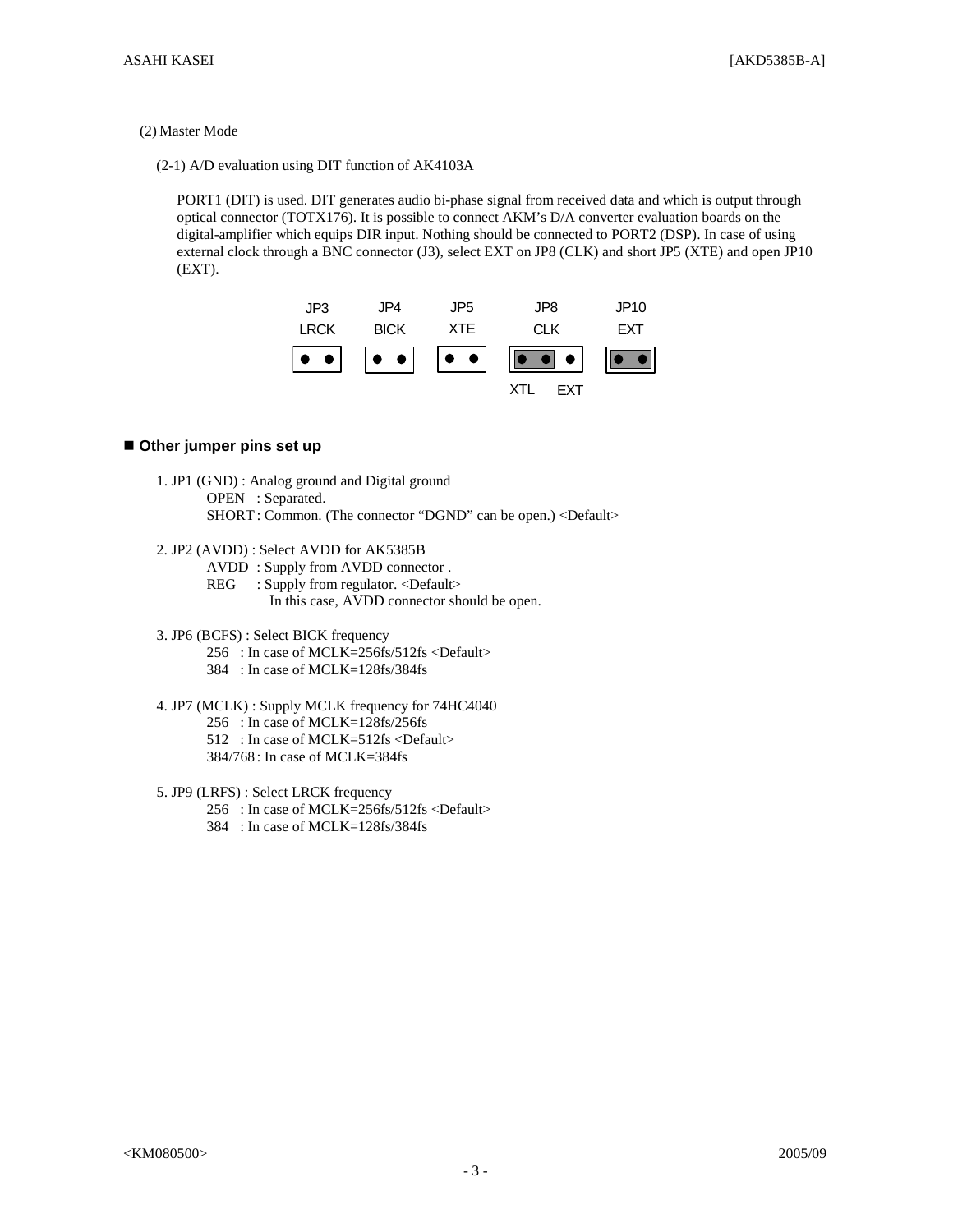# **Clock Setting**

| Mode            | fs       | <b>MCLK</b>          | JP6(BCFS) | JP7(MCLK) | JP9(LRFS) |         |
|-----------------|----------|----------------------|-----------|-----------|-----------|---------|
|                 |          | $256fs = 2.048MHz$   | 256       | 256       | 256       |         |
|                 | 8kHz     | $384fs = 3.072MHz$   | 384       | 384/768   | 384       |         |
|                 |          | $512$ fs = 4.096MHz  | 256       | 512       | 256       |         |
|                 |          | $256fs = 8.192MHz$   | 256       | 256       | 256       |         |
|                 | 32kHz    | $384fs = 12.288MHz$  | 384       | 384/768   | 384       |         |
| Normal          |          | $512fs = 16.384MHz$  | 256       | 512       | 256       |         |
| Speed           |          | $256fs = 11.2896MHz$ | 256       | 256       | 256       |         |
|                 | 44.1kHz  | $384fs = 16.9344MHz$ | 384       | 384/768   | 384       |         |
|                 |          | $512fs = 22.5792MHz$ | 256       | 512       | 256       |         |
|                 | 48kHz    | $256fs = 12.288MHz$  | 256       | 256       | 256       |         |
|                 |          | $384fs = 18.432MHz$  | 384       | 384/768   | 384       |         |
|                 |          | $512$ fs = 24.576MHz | 256       | 512       | 256       | Default |
| Double<br>Speed | 88.2kHz  | $256fs = 22.5792MHz$ | 256       | 256       | 256       |         |
|                 |          | $384fs = 33.8688MHz$ | 384       | 384/768   | 384       |         |
|                 | 96kHz    | $256fs = 24.576MHz$  | 256       | 256       | 256       |         |
|                 |          | $384fs = 36.864MHz$  | 384       | 384/768   | 384       |         |
| Quad            | 176.4kHz | $128fs = 22.5792MHz$ | 384       | 256       | 384       |         |
| Speed           | 192kHz   | $128fs = 24.576MHz$  | 384       | 256       | 384       |         |

Table 1. Clock Setting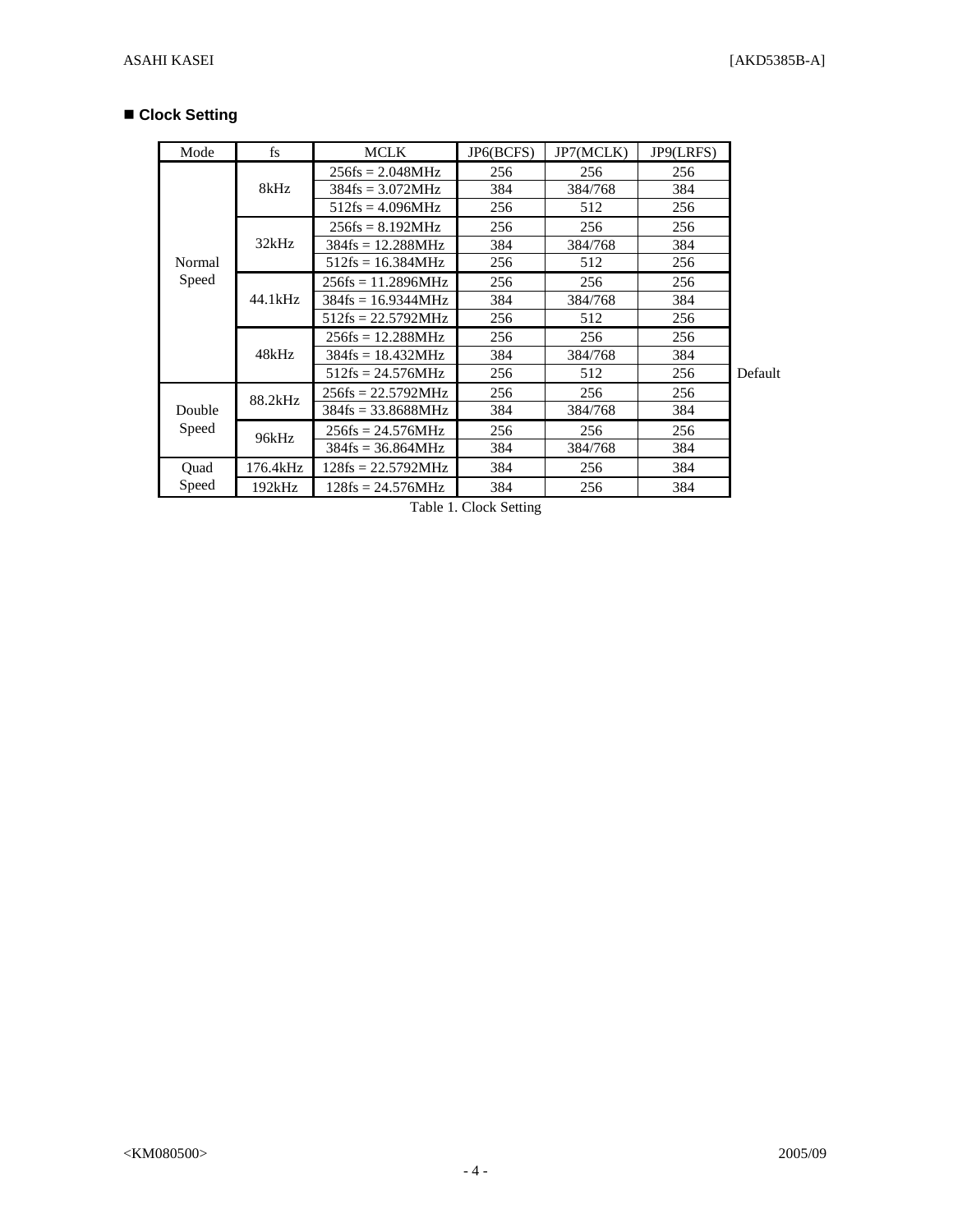# ■ **DIP Switch set up**

 [SW2] (MODE): Setting the evaluation mode for AK5385B and AK4103A ON is "H", OFF is "L".

| No. | Name             | OFF $(T')$         | ON('H")           | Default     |
|-----|------------------|--------------------|-------------------|-------------|
|     | CKS <sub>0</sub> |                    | See Table 3       |             |
| 2   | CKS1             |                    |                   | ON('H")     |
| 3   | DIF              | MSB justified      | $I^2S$ Compatible | OFF $('L")$ |
| 4   | M/S              | Slave mode         | Master mode       | OFF $(T')$  |
| 5   | DFS <sub>0</sub> | See Table 4        |                   | OFF $(T')$  |
| 6   | DFS1             |                    |                   | OFF ("L")   |
| 7   | <b>HPFE</b>      | <b>HPF</b> Disable | <b>HPF</b> Enable | $ON$ ("H")  |
| 8   | DIT <sub>1</sub> | See Table 5        |                   | $ON$ ("H")  |
| 9   | DIT <sub>0</sub> |                    | OFF $(T')$        |             |
| 10  |                  | N/A                | N/A               | OFF $('L")$ |

Table 2. Mode Setting

| 7K S 1 | 77 S O | <b>MCLK</b> Frequency |         |
|--------|--------|-----------------------|---------|
|        |        | 256fs                 |         |
|        |        | $128$ fs              |         |
|        |        | 512fs                 | Default |
|        |        | 384fs                 |         |

Table 3. MCLK Frequency

| DES <sub>1</sub> | DFS0 | <b>LRCK</b> Frequency     |         |
|------------------|------|---------------------------|---------|
|                  |      | $8kHz \leq fs \leq 54kHz$ | Default |
|                  |      | $54kHz < fs \leq 108kHz$  |         |
|                  |      | $108kHz < fs \leq 216kHz$ |         |
|                  |      |                           |         |

Table 4. Sampling Speed

|                                                                                                                           | ts             | <b>MCLK</b> | DIT <sub>0</sub> | DIT1 | Mode |  |  |
|---------------------------------------------------------------------------------------------------------------------------|----------------|-------------|------------------|------|------|--|--|
|                                                                                                                           | $\sim 108$ kHz | $256$ fs    |                  |      |      |  |  |
|                                                                                                                           | $\sim 216kHz$  | 128fs       | H                |      |      |  |  |
| Default                                                                                                                   | $\sim$ 54 kHz  | $512$ fs    |                  |      |      |  |  |
|                                                                                                                           | $\sim$ 54 kHz  | 384fs       |                  |      |      |  |  |
| $\sim$ $\sim$<br>$\mathbf{X}$<br>$C \leftarrow T$ $T$ $T$ $A$ $A$ $C$ $A$ $A$<br><b>m</b> 1 1<br>$\overline{\phantom{0}}$ |                |             |                  |      |      |  |  |

Table 5. MCLK Frequency Setting of AK4103A

# **The function of the toggle SW**

Upper-side is "H" and lower-side is "L".

[SW1] (PDN): Resets the AK5385B and AK4103A. Keep "H" during normal operation.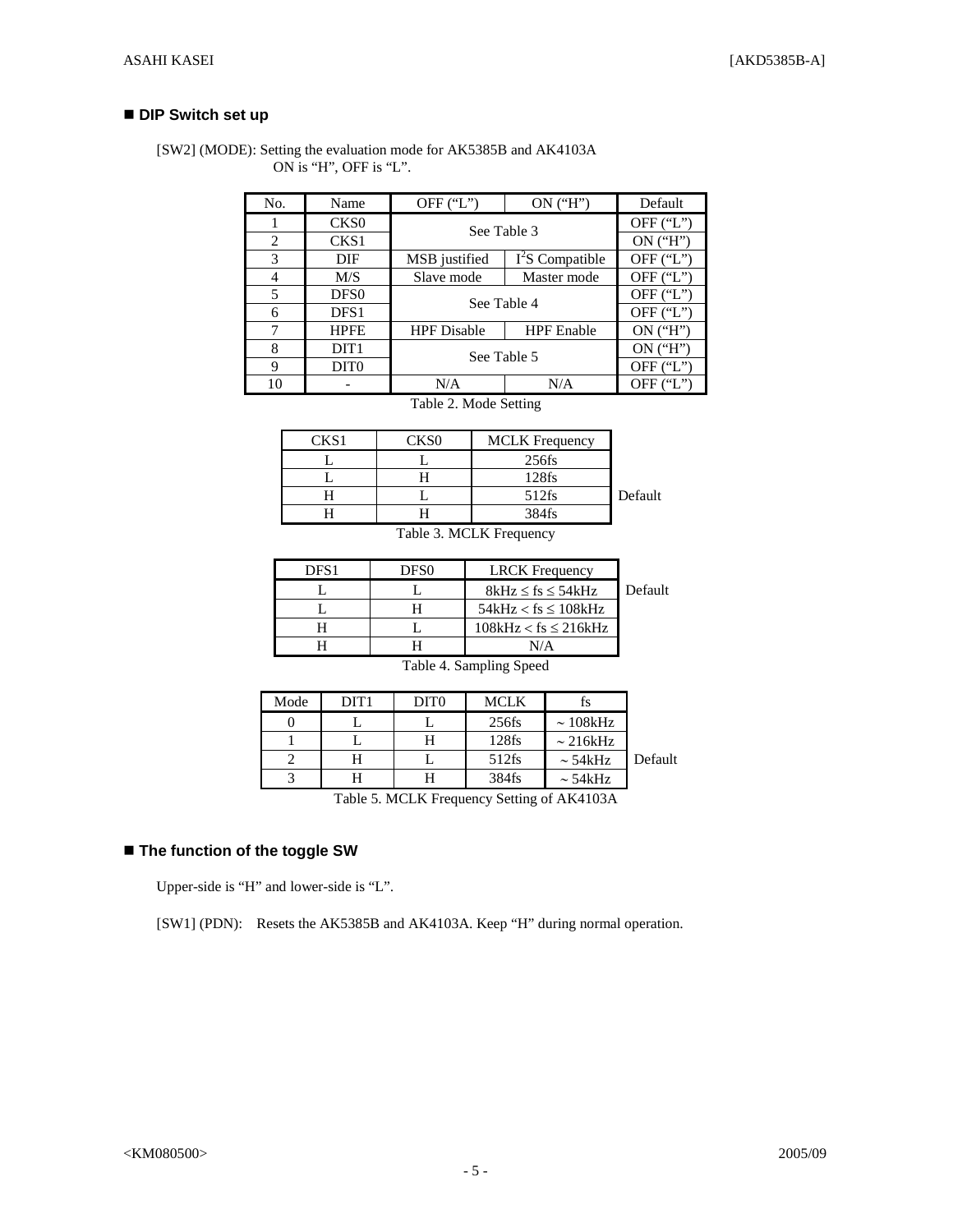# ■ Input Circuit

Analog signal is input to LIN/RIN pins via J1, J2 connectors.



Figure 2. LIN/RIN Input circuits

\* AKM assumes no responsibility for the trouble when using the circuit examples.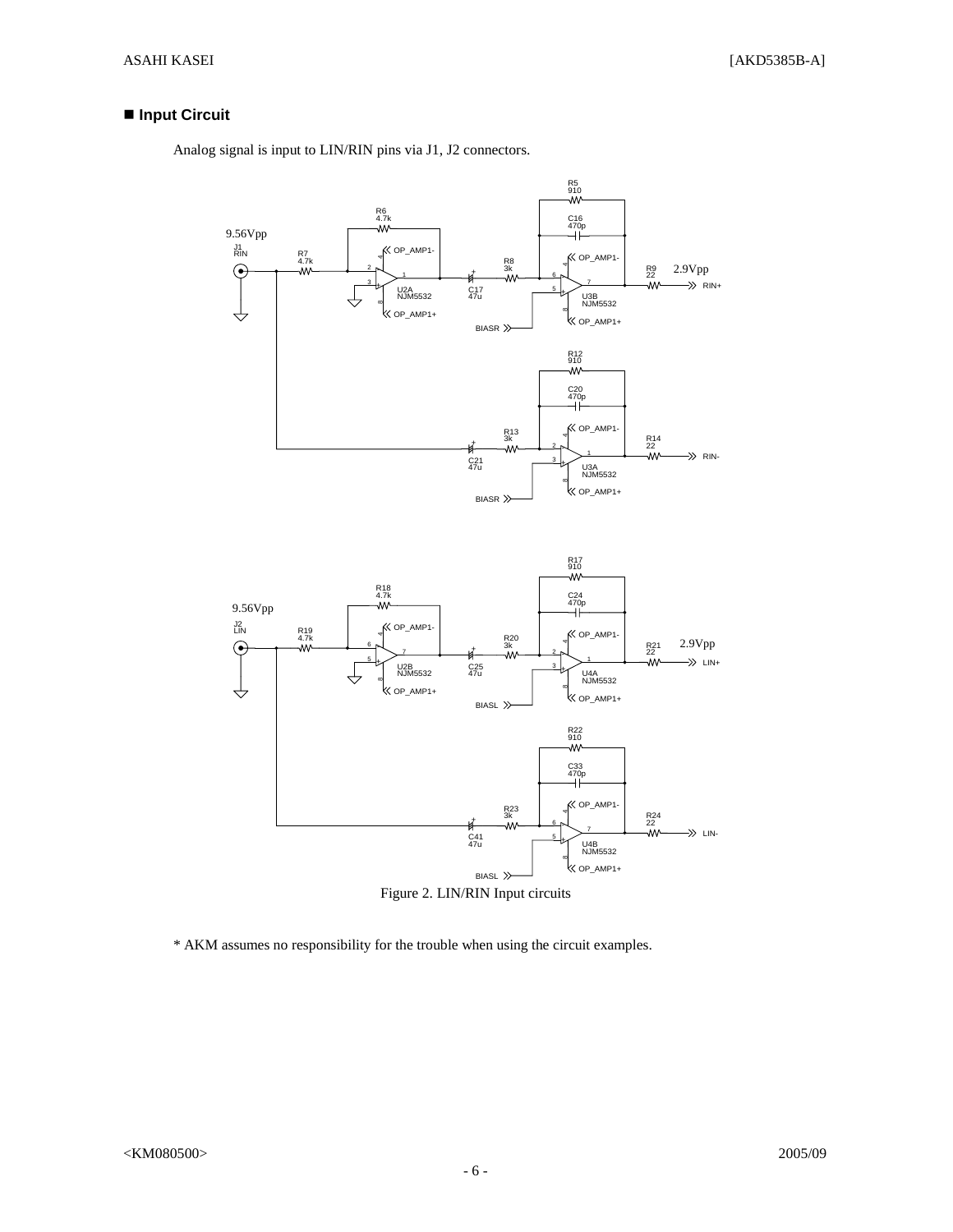# **MEASUREMENT RESULTS**

[Measurement condition]

- Measurement Unit : Audio Precision, System Two Cascade
- MCLK : 512fs@fs=48kHz, 256fs@fs=96kHz, 128fs@fs=192kHz
- $\bullet$  BICK : 64fs
- fs : 48kHz, 96kHz, 192kHz
- Band Width : 10Hz ∼ 20kHz@fs=48kHz, 10Hz ∼ 40kHz@fs=96kHz/192kHz
- $\bullet$  Bit : 24bit
- Power Supply :  $AVDD = 5.0V$ ,  $DVDD = 3.3V$
- Interface : DIT@fs=48kHz/96kHz, Serial Port@fs=192kHz
- Temperature : Room

[Measurement Results]

| Parameter                                                    | Result (Lch / Rch) | Unit     |
|--------------------------------------------------------------|--------------------|----------|
| ADC Analog Input Characteristics:                            |                    |          |
| $S/(N+D)$                                                    |                    |          |
| $(fs=48kHz, -1dBFS, BW=20kHz)$                               | 100.8 / 101.1      | dB       |
| (fs=48kHz, -1dBFS, BW=20kHz, VREFL, VREFR Cap=100uF) (Note1) | 102.6 / 102.9      | dB       |
| $(fs=96kHz, -1dBFS, BW=40kHz)$                               | 99.6 / 100.0       | $\rm dB$ |
| (fs=192kHz, -1dBFS, BW=40kHz)                                | 99.7/99.9          | dB       |
| D-Range                                                      |                    |          |
| $(fs=48kHz, -60dBFS, A-weighted)$                            | 113.4 / 113.6      | dB       |
| $(fs=96kHz, -60dBFS, BW=40kHz)$                              | 106.6 / 107.1      | dB       |
| $(fs=192kHz, -60dBFS, BW=40kHz)$                             | 105.8 / 106.9      | dB       |
| S/N                                                          |                    |          |
| $(fs=48kHz, A-weighted)$                                     | 113.8 / 113.6      | dB       |
| $(fs=96kHz, BW=40kHz)$                                       | 106.4 / 107.1      | dB       |
| $(fs=192kHz, BW=40kHz)$                                      | 106.3 / 107.0      | dB       |
| Interchannel Isolation                                       |                    |          |
| $(fs=48kHz)$                                                 | 127.6 / 123.2      | dB       |
| $(fs=96kHz)$                                                 | 116.5 / 127.6      | dB       |
| $(fs=192kHz)$                                                | 114.5 / 126.4      | dВ       |

(Note1) 10uF is mounted on the VREFL and VREFR pins on the evaluation board.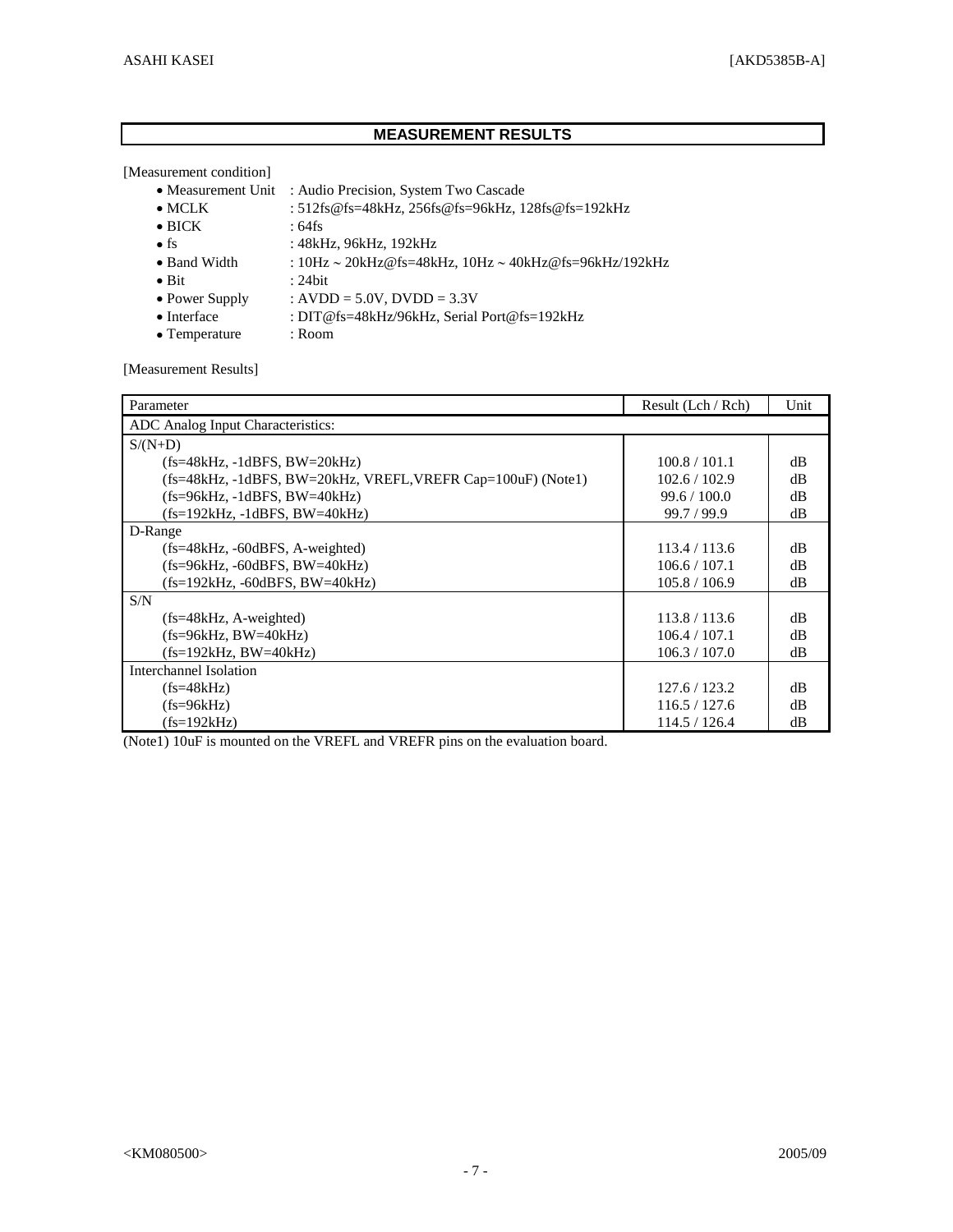## [ADC Plot : fs=48kHz]



AK5385B THD+N vs Input Level, fs=48KHz, fin=1KHz, AVDD=5V, DVDD=3.3V, Red=Lch, Blue=Rch





AK5385B THD+N vs Input Frequency, fs=48KHz, Input Level=-1dBr, AVDD=5V, DVDD=3.3V, Red=Lch, Blue=Rch

Figure 2. THD+N vs. Input Frequency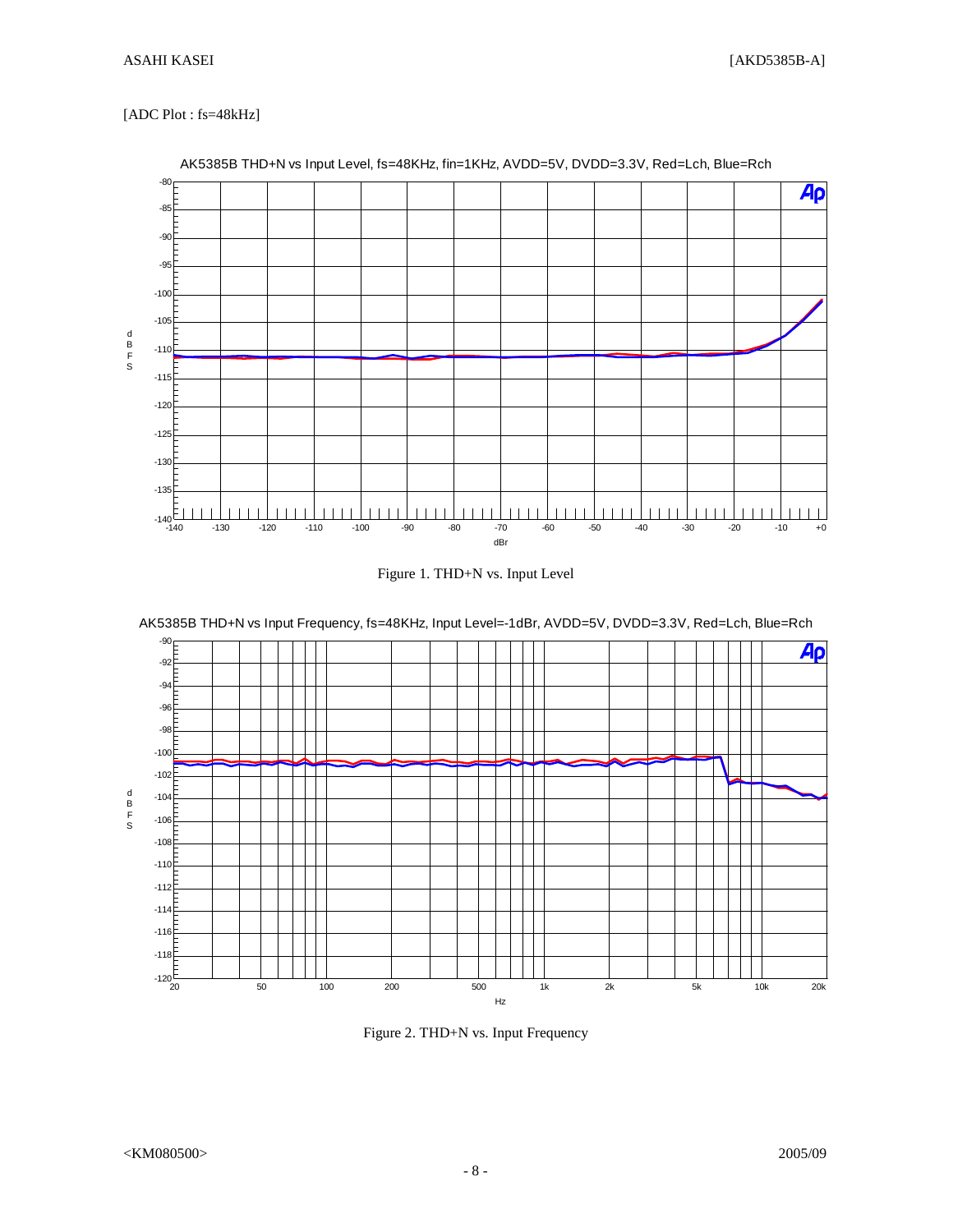

AK5385B Linearity, fs=48KHz, fin=1KHz, AVDD=5V, DVDD=3.3V, Red=Lch, Blue=Rch

Figure 3. Linearity



Figure 4. Frequency Response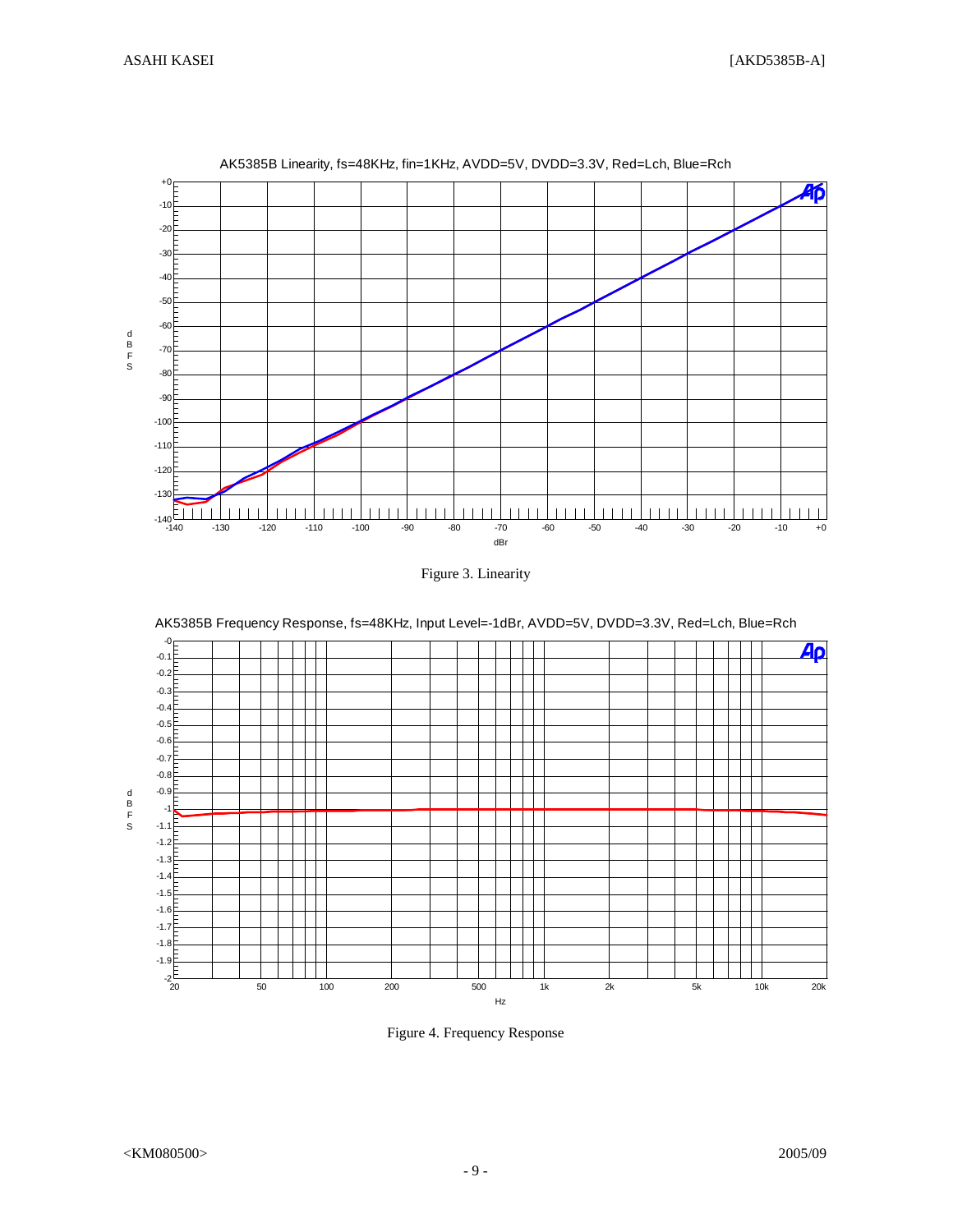

AK5385B Crosstalk, fs=48KHz, Input Level=-1dBr, AVDD=5V, DVDD=3.3V, Red=Lch, Blue=Rch





AK5385B FFT, fs=48KHz, fin=1KHz, Input Level=-1dBr, AVDD=5V, DVDD=3.3V, Red=Lch, Blue=Rch

Figure 6. FFT Plot (Input=-1dBr)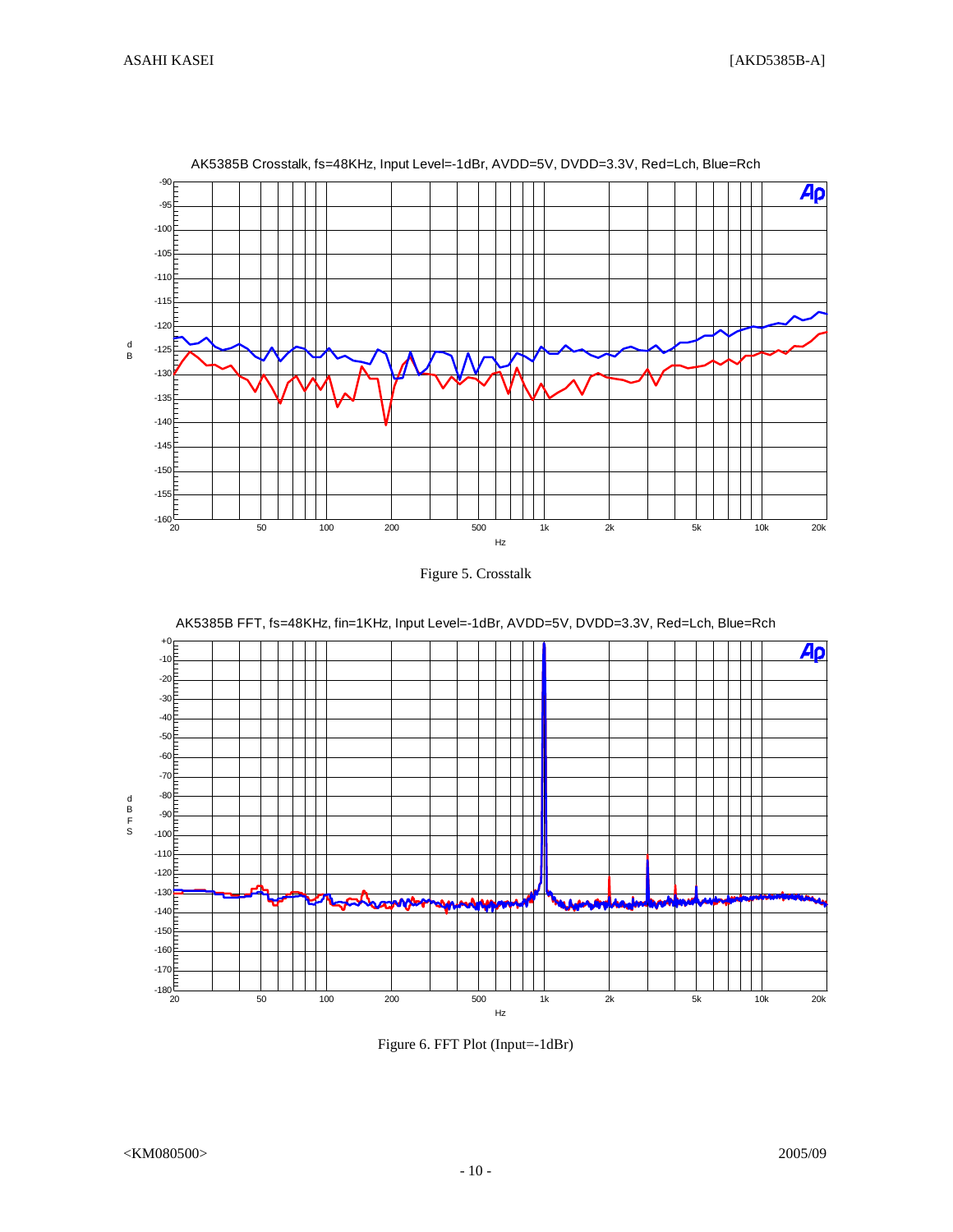

#### AK5385B FFT, fs=48KHz, fin=1KHz, Input Level=-60dBr, AVDD=5V, DVDD=3.3V, Red=Lch, Blue=Rch





AK5385B FFT, fs=48KHz, no input, AVDD=5V, DVDD=3.3V, Red=Lch, Blue=Rch

Figure 8. FFT Plot (no input)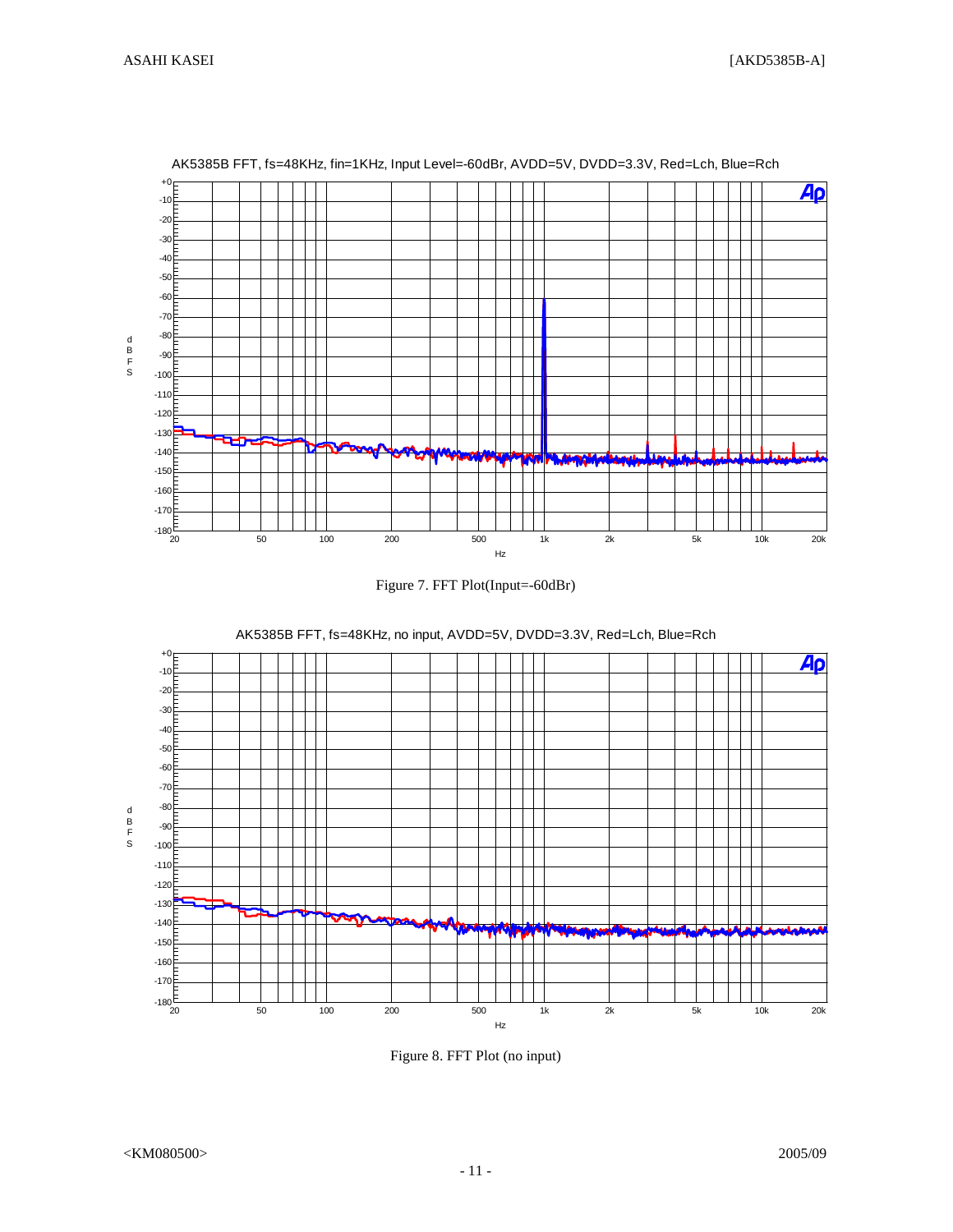# [ADC Plot : fs=96kHz]



## AK5385B THD+N vs Input Level, fs=96KHz, fin=1KHz, AVDD=5V, DVDD=3.3V, Red=Lch, Blue=Rch





AK5385B THD+N vs input Frequency, fs=96KHz, Input Level=-1dBr, AVDD=5V, DVDD=3.3V, Red=Lch, Blue=Rch

Figure 10. THD+N vs. Input Frequency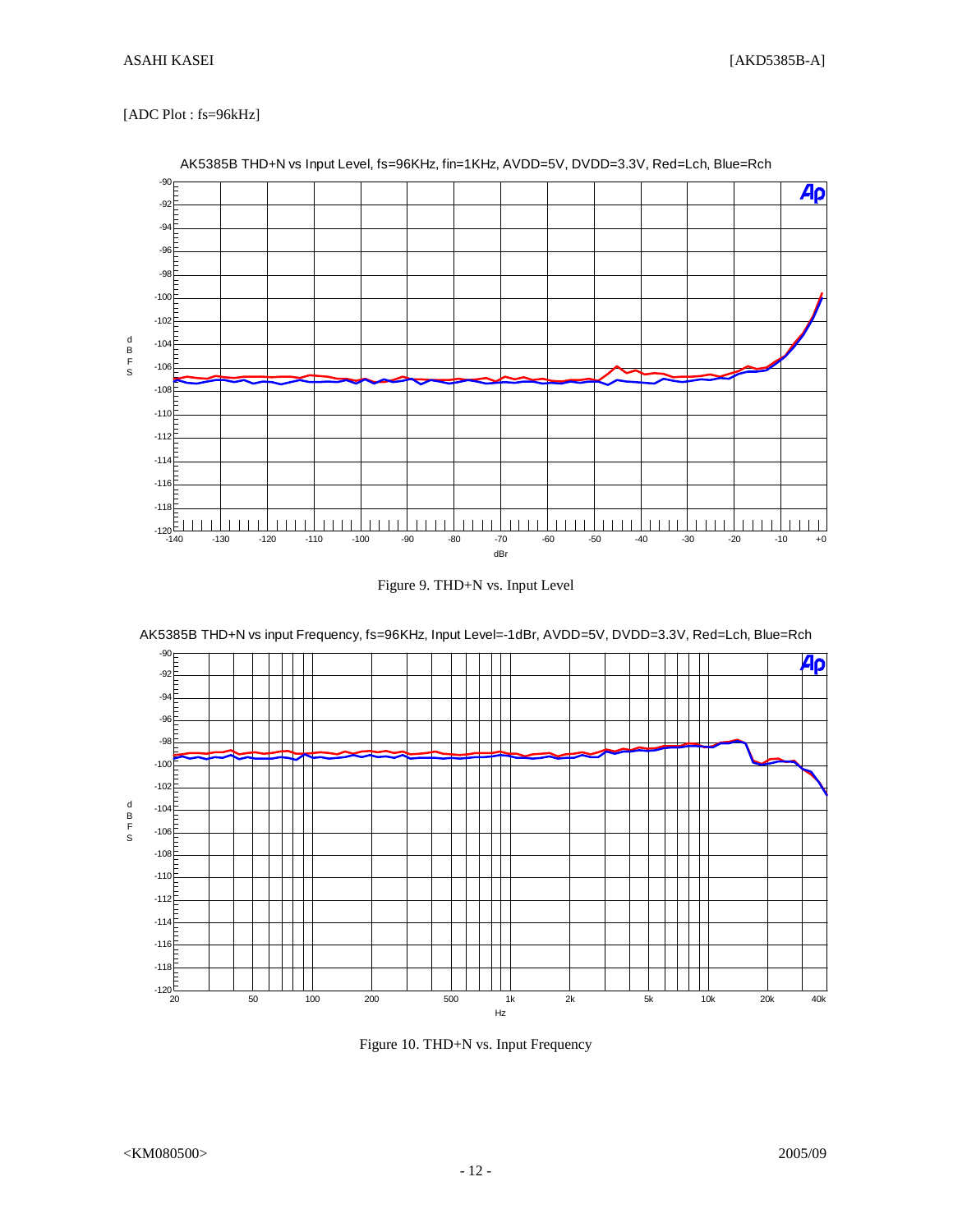

AK5385B Linearity, fs=96KHz, fin=1KHz, AVDD=5V, DVDD=3.3V, Red=Lch, Blue=Rch

-0 40  $-0.1$ -0.2 -0.3 -0.4 -0.5 -0.6 -0.7 -0.8 -0.9 d B F S -1 -1.1 -1.2 -1.3 -1.4 -1.5 -1.6 -1.7 -1.8 -1.9  $-2\frac{E}{20}$ 20 50 100 200 500 1k 2k 5k 10k 20k 40k Hz

AK5385B Frequency Response, fs=96KHz, Input Level=-1dBr, AVDD=5V, DVDD=3.3V, Red=Lch, Blue=Rch

Figure 12. Frequency Response

Figure 11. Linearity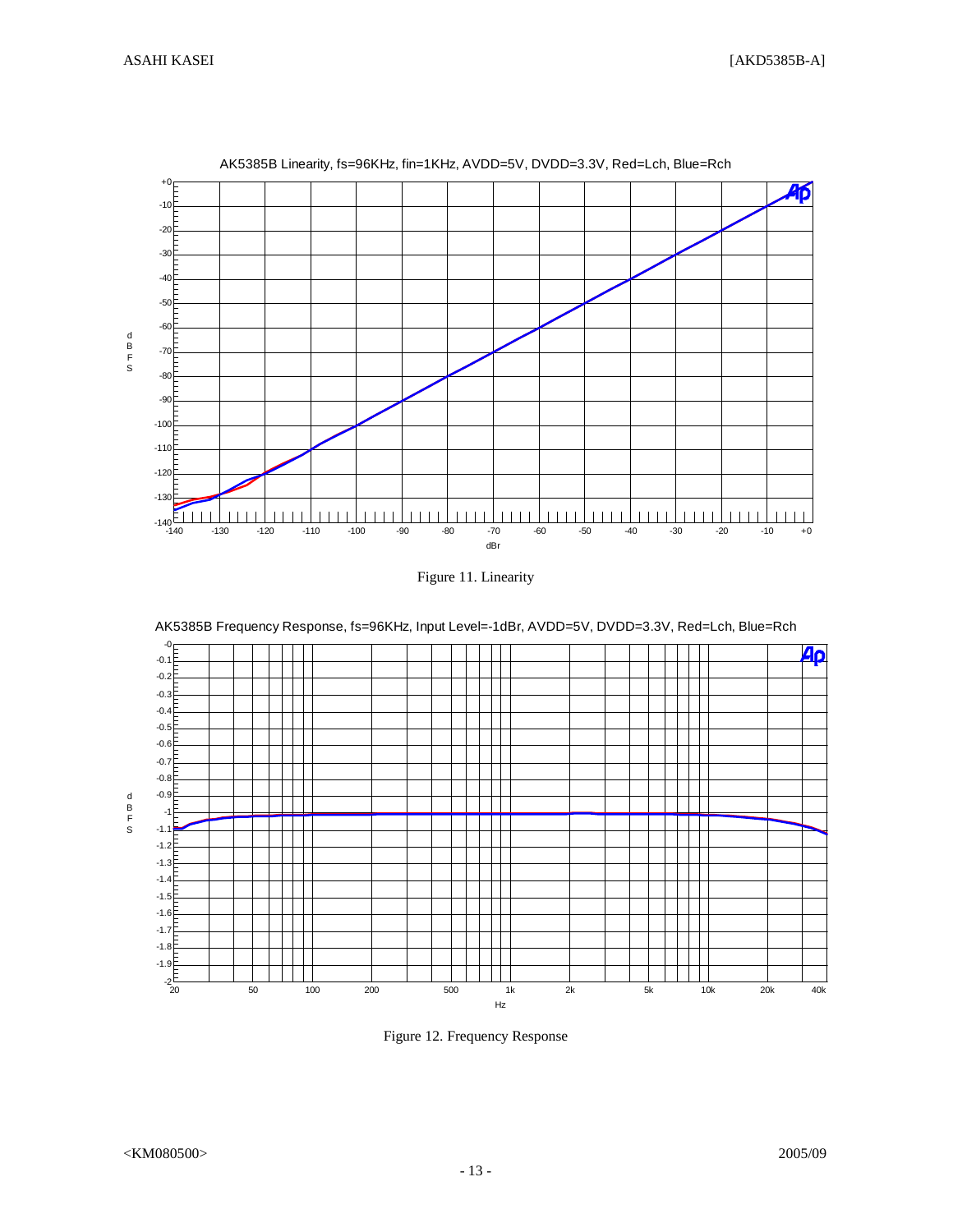

#### AK5385B Crosstalk, fs=96KHz, Input Level=-1dBr, AVDD=5V, DVDD=3.3V, Red=Lch, Blue=Rch





AK5385B FFT, fs=96KHz, fin=1KHz, Input Level=-1dBr, AVDD=5V, DVDD=3.3V, Red=Lch, Blue=Rch

Figure 14. FFT Plot (Input=-1dBr)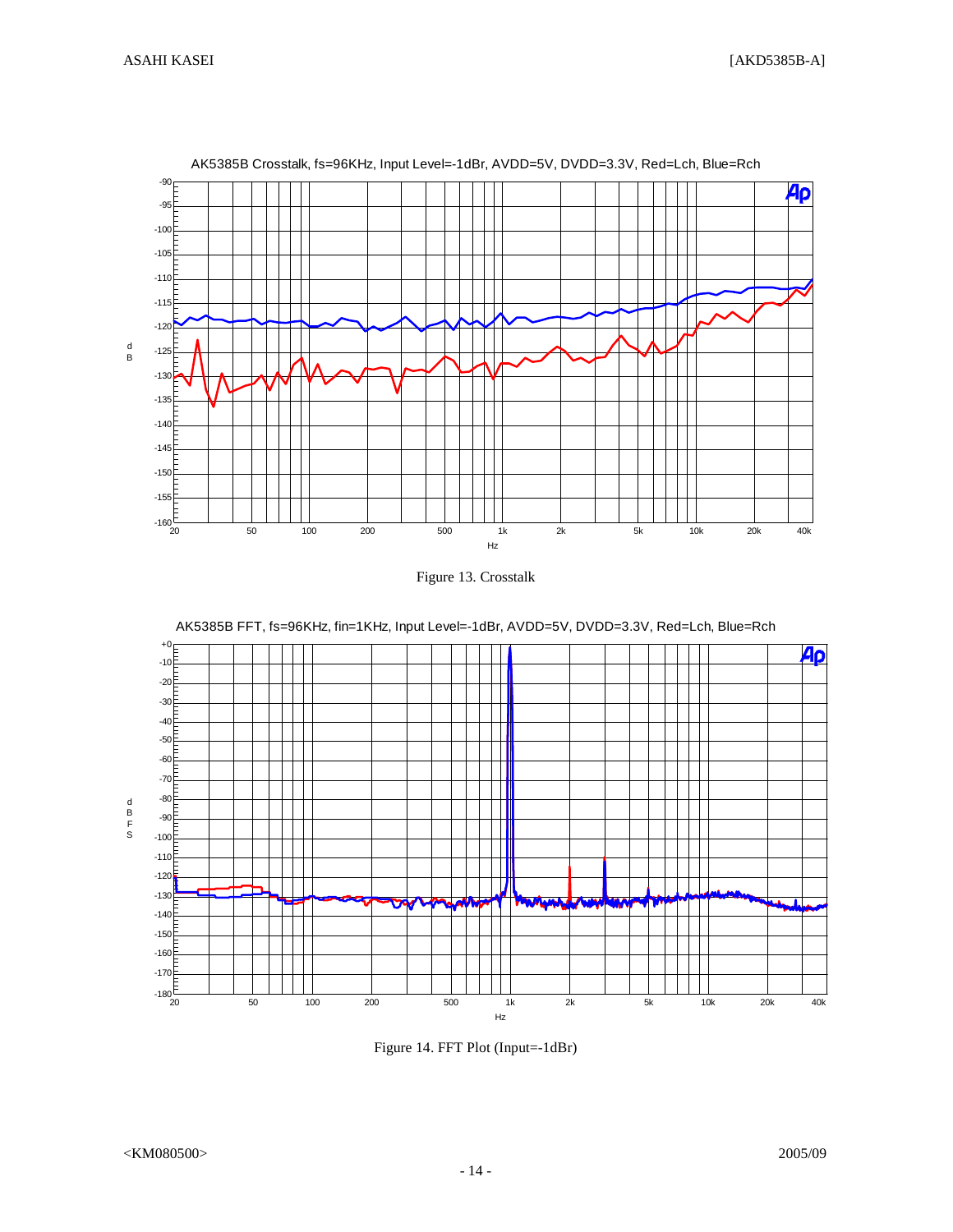

AK5385B FFT, fs=96KHz, fin=1KHz, Input Level=-60dBr, AVDD=5V, DVDD=3.3V, Red=Lch, Blue=Rch





AK5385B FFT, fs=96KHz, no input, AVDD=5V, DVDD=3.3V, Red=Lch, Blue=Rch

Figure 16. FFT Plot (no input)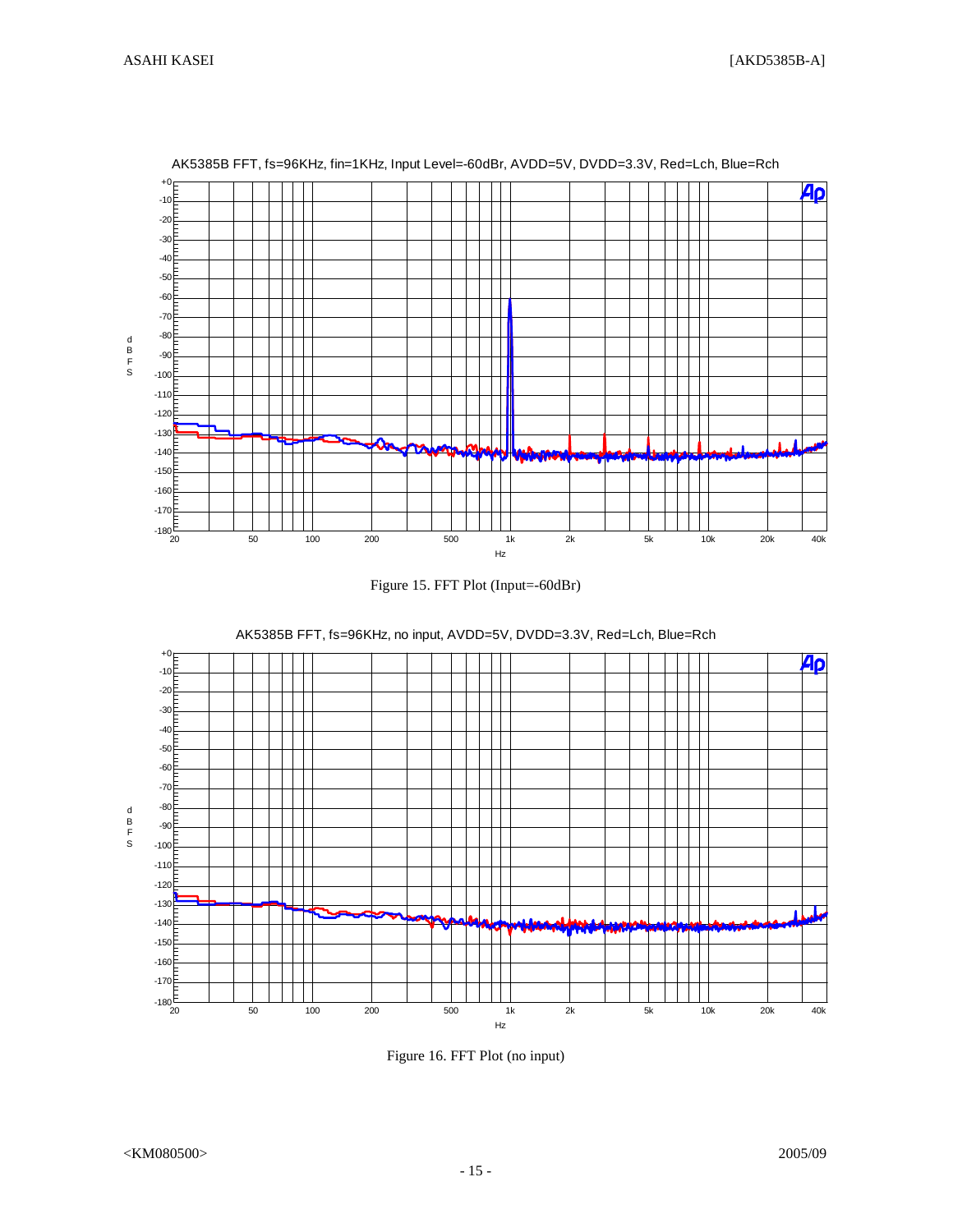# [ADC Plot : fs=192kHz]









AK5385B THD+N vs Input Frequency, fs=192KHz, Input Level=-1dBr, AVDD=5V, DVDD=3.3V, Red=Lch, Blue=Rch

Figure 18. THD+N vs. Input Frequency (BW=40kHz)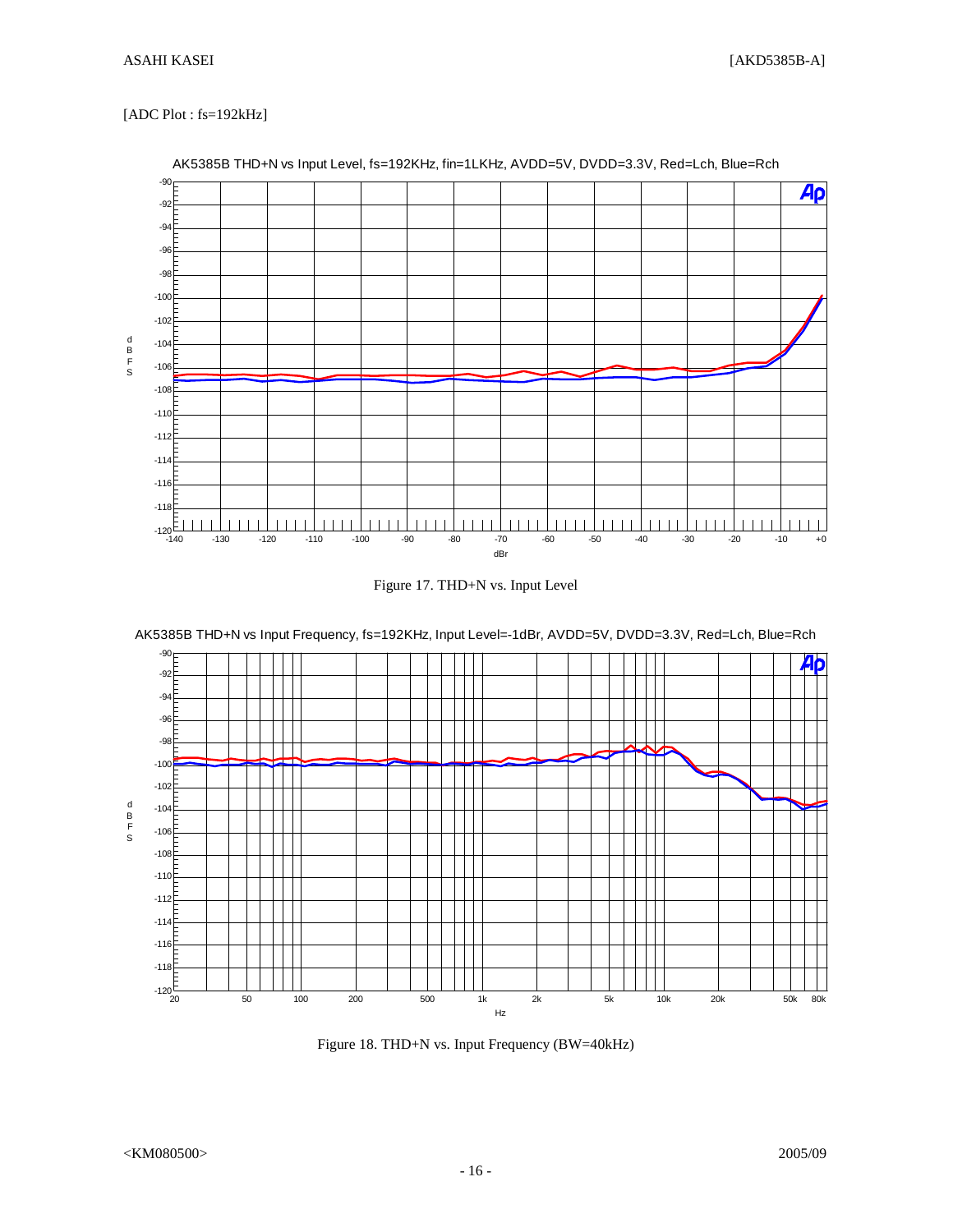

AK5385B Linearity, fs=192KHz, fin=1KHz, AVDD=5V, DVDD=3.3V, Red=Lch, Blue=Rch

Figure 19. Linearity



Figure 20. Frequency Response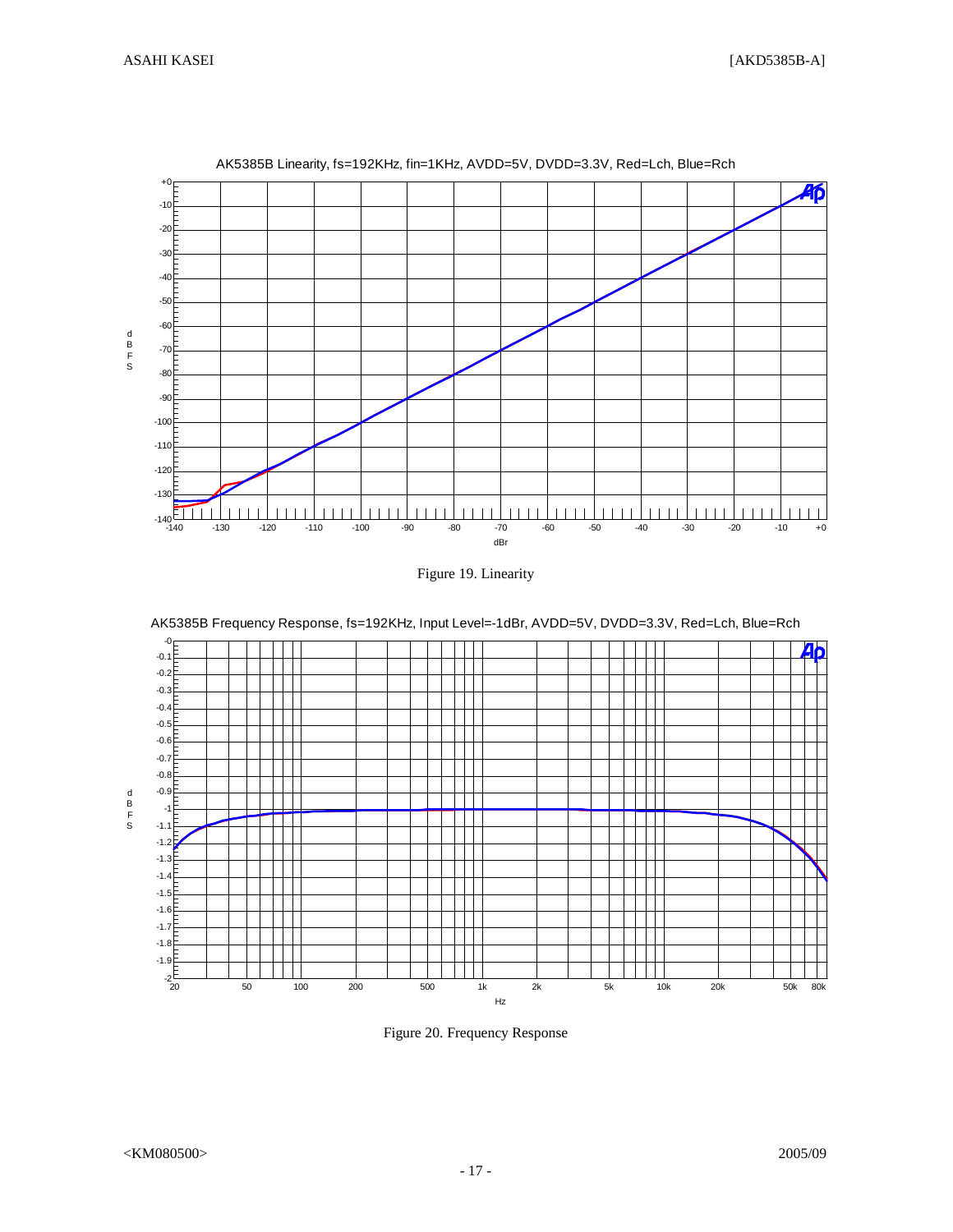

AK5385B Crosstalk, fs=192KHz, Input Level=-1dBr, AVDD=5V, DVDD=3.3V, Red=Lch, Blue=Rch





AK5385B FFT, fs=192KHz, fin=1KHz, Input Level=-1dBr, AVDD=5V, DVDD=3.3V, Red=Lch, Blue=Rch

Figure 22. FFT Plot (Input=-1dBr)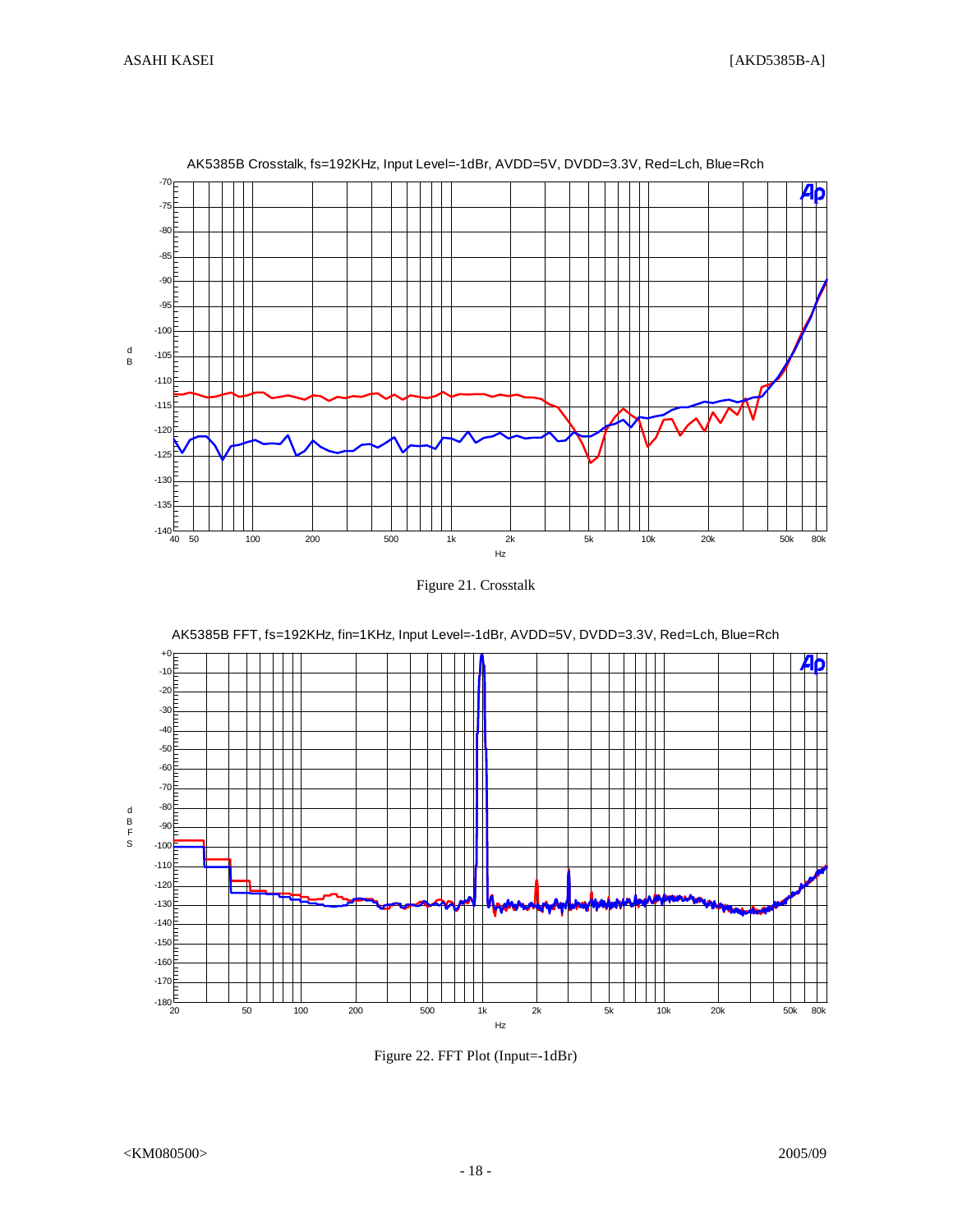d B F S

 $+<sub>0</sub>$ -10 -20 -30 -40 -50 -60 -70 -80 -90 -100 -110 -120  $\blacksquare$ -130 المد ш -140 -150 -160 -170  $-180\frac{E}{20}$ 20 50 100 200 500 1k 2k 5k 10k 20k 50k 80k Hz







AK5385B FFT, fs=192KHz, no input, AVDD=5V, DVDD=3.3V, Red=Lch, Blue=Rch

Figure 24. FFT Plot (no input)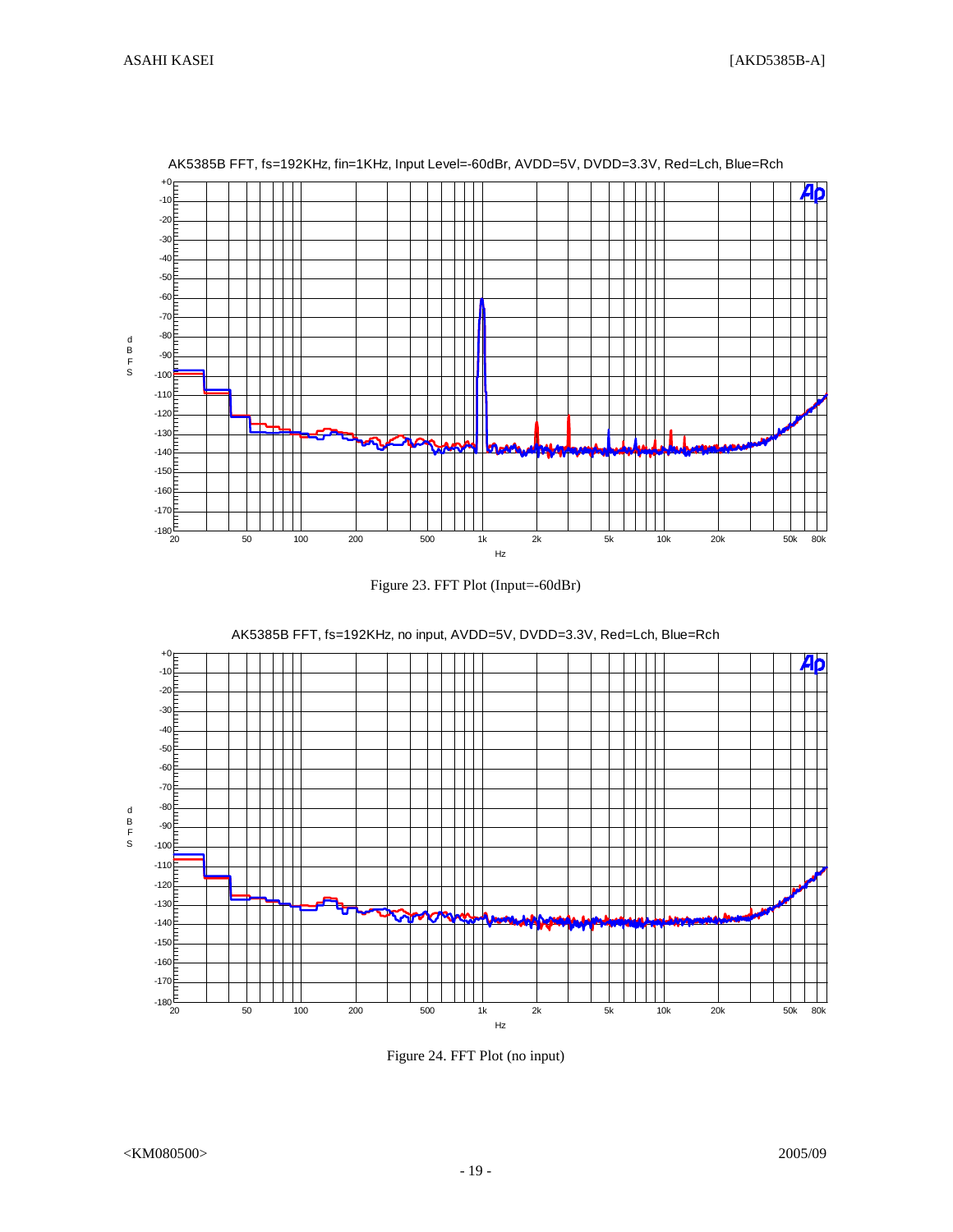# **Revision History**

| Date<br>(YY/MM/DD) | Manual<br>Revision | Board<br>Revision | Reason               | Contents |
|--------------------|--------------------|-------------------|----------------------|----------|
| 05/09/02           | KM080500           |                   | <b>First Edition</b> |          |

# IMPORTANT NOTICE

- These products and their specifications are subject to change without notice. Before considering any use or application, consult the Asahi Kasei Microsystems Co., Ltd. (AKM) sales office or authorized distributor concerning their current status.
- AKM assumes no liability for infringement of any patent, intellectual property, or other right in the application or use of any information contained herein.
- Any export of these products, or devices or systems containing them, may require an export license or other official approval under the law and regulations of the country of export pertaining to customs and tariffs, currency exchange, or strategic materials.
- AKM products are neither intended nor authorized for use as critical components in any safety, life support, or other hazard related device or system, and AKM assumes no responsibility relating to any such use, except with the express written consent of the Representative Director of AKM. As used here:
	- (a) A hazard related device or system is one designed or intended for life support or maintenance of safety or for applications in medicine, aerospace, nuclear energy, or other fields, in which its failure to function or perform may reasonably be expected to result in loss of life or in significant injury or damage to person or property.
	- (b) A critical component is one whose failure to function or perform may reasonably be expected to result, whether directly or indirectly, in the loss of the safety or effectiveness of the device or system containing it, and which must therefore meet very high standards of performance and reliability.
- It is the responsibility of the buyer or distributor of an AKM product who distributes, disposes of, or otherwise places the product with a third party to notify that party in advance of the above content and conditions, and the buyer or distributor agrees to assume any and all responsibility and liability for and hold AKM harmless from any and all claims arising from the use of said product in the absence of such notification.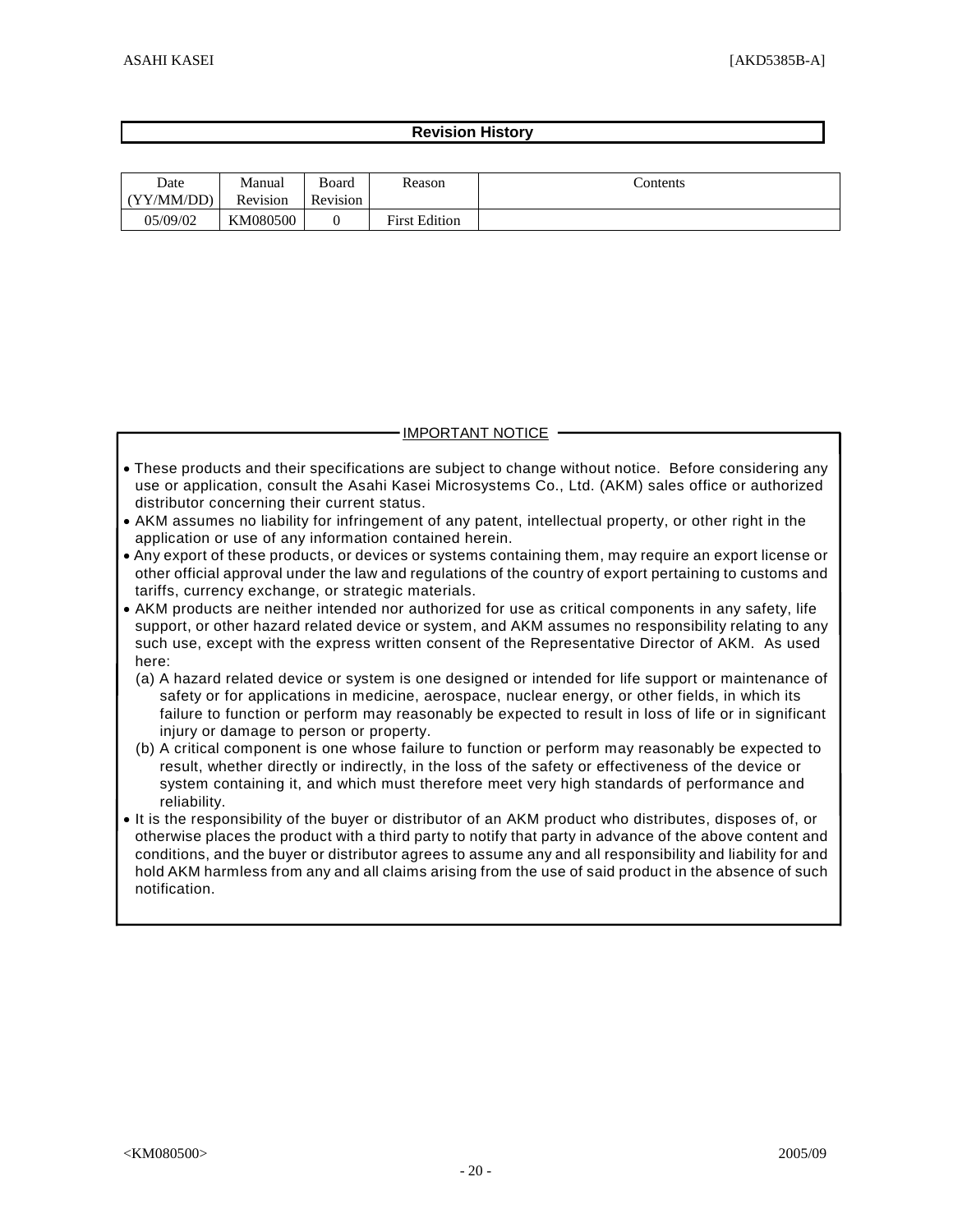

E

**Monday, September 12, 2005 1 4**

D<u>GND o AGN</u>D JP1 GND

C

El antico de la construcción de la construcción de la construcción de la construcción de la construcción de la

B

B

A

A

C

B

A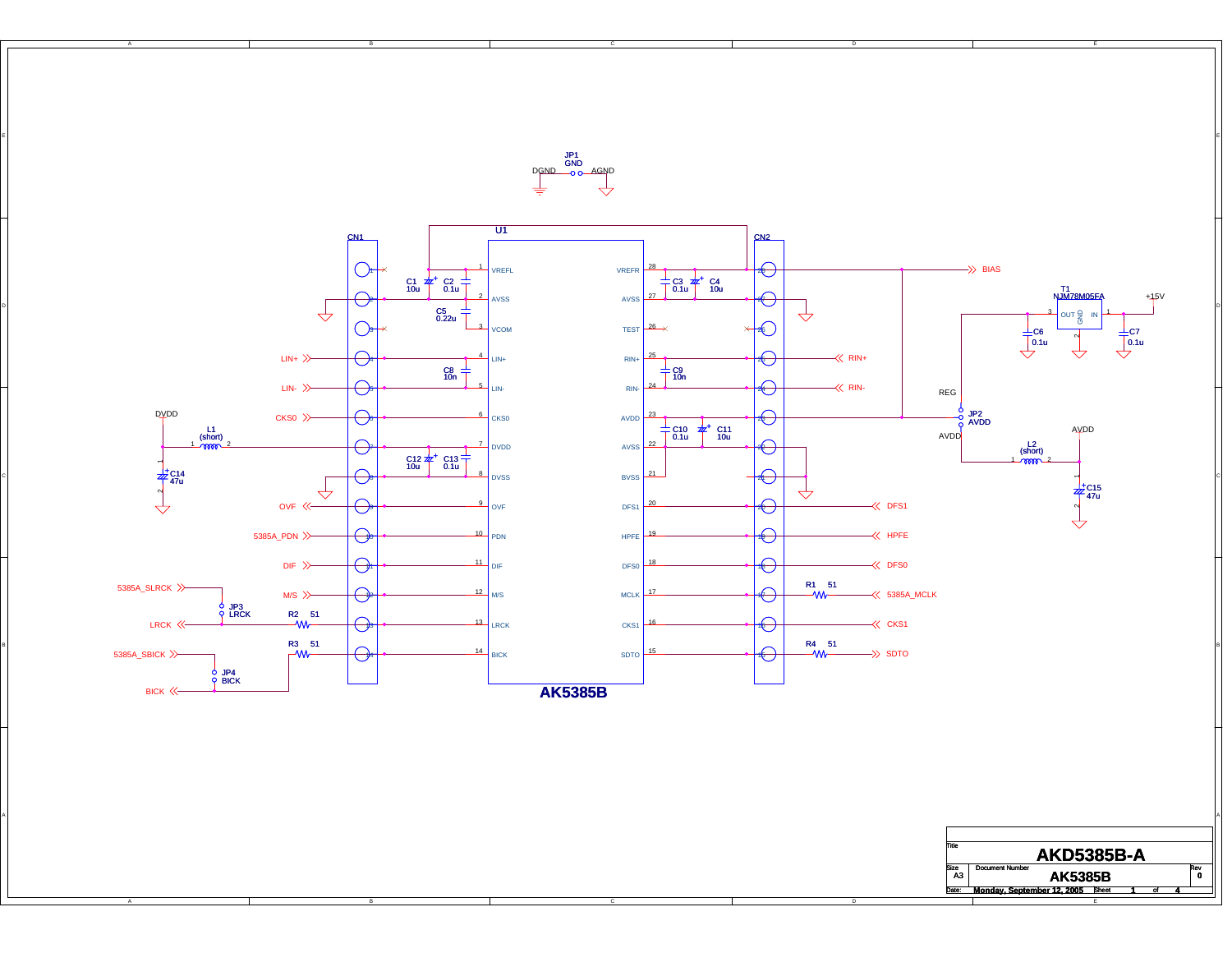R5 910 R6 4.7k EN DE LA CONSTITUCIÓN DE LA CONSTITUCIÓN DE LA CONSTITUCIÓN DE LA CONSTITUCIÓN DE LA CONSTITUCIÓN DE LA CONSTITUCIÓN DE LA CONSTITUCIÓN DE LA CONSTITUCIÓN DE LA CONSTITUCIÓN DE LA CONSTITUCIÓN DE LA CONSTITUCIÓN DE LA CONS C16 470p J1 RIN  $K$  OP\_AMP1- $K$  OP\_AMP1-R7 4.7k  $4 + 9$  $R^8$ <br> $R^8$  4 + 2R9 22BIAS ₩  $\Rightarrow$  RIN+ 37U2A NJM5532 C17 47u 5 $\overline{\rightarrow}$ U3B NJM5532 $\overline{\mathcal{A}}$  $\&$  OP\_AMP1+ R10 10k OP\_AMP1+ BIASR BIASL R12 910 +R11 10kDI ANNO 1990 - A CHANGE ANN AN CHAIR AGUS AN CHAIR AGUS AN CHAIR AGUS AN CHAIR AGUS AN CHAIR AGUS AN CHAIR AGU C20 470p C19 0.1u C18 10u  $K$  OP\_AMP1-R13 3k BIAS 4 + R14 22+ 2WM- $\Rightarrow$  RIN-1C21 47u 3U3A NJM5532R15 10k  $\&$  OP\_AMP1+ BIASR >> BIASR R16 10k +ci de la construcción de la construcción de la construcción de la construcción de la construcción de la construcción 10u 0.1u<br>10u 0.1u 10u 0.1u 10u 0.1u 10u 0.1u R17<br>910  $\mathrel{\Rightarrow}$ R18 4.7k C24 470p OP\_AMP1- J2 LIN R19 4.7k OP\_AMP1-  $+$   $+$   $4$ R20 3k $\odot$  4 + R21 22 + ₩ 25 $\Rightarrow$  LIN+ -15V for NJM5532U2B NJM5532 C25 47u 3 $\overline{\rightarrow}$  $\Rightarrow$  OP\_AMP1-U4A NJM5532  $\overline{\mathcal{A}}$ OP\_AMP1+  $\&$  OP\_AMP1+ <sup>+</sup> C26 47u + + + BIASL<sup>></sup> B C27 C28 C29 C30 C31 C32<br>10u 0.1u 10u 0.1u 10u 0.1u  $\overline{\rightarrow}$ R22 910 C33 470p +15V for NJM5532  $\Rightarrow$  OP\_AMP1+ OP\_AMP1- C34 <del>22</del><br>47u ++++R23 3k 4 + R24 22 + w 7 $\Rightarrow$  LIN-╬ C35 C36 C37 C38 C39 C40<br>10u 0.1u 10u 0.1u 10u 0.1u C41 47u 5U4B NJM5532 $\&$  OP\_AMP1+  $\mathcal{C}$  (  $\cap$  and  $\mathcal{C}$  ) and  $\mathcal{C}$  (  $\cap$  and  $\mathcal{C}$  ) and  $\mathcal{C}$  (  $\cap$  and  $\mathcal{C}$  ) and  $\mathcal{C}$  (  $\cap$ BIASL Title**AKD5385B-A** Rev<br>O Size Document Number **INPUT** 

E

t 2 ol **<sup>0</sup>**

Date: Sheet**Monday, September 12, 2005 2 4**

A3

C

A

B

B

A

C

B

A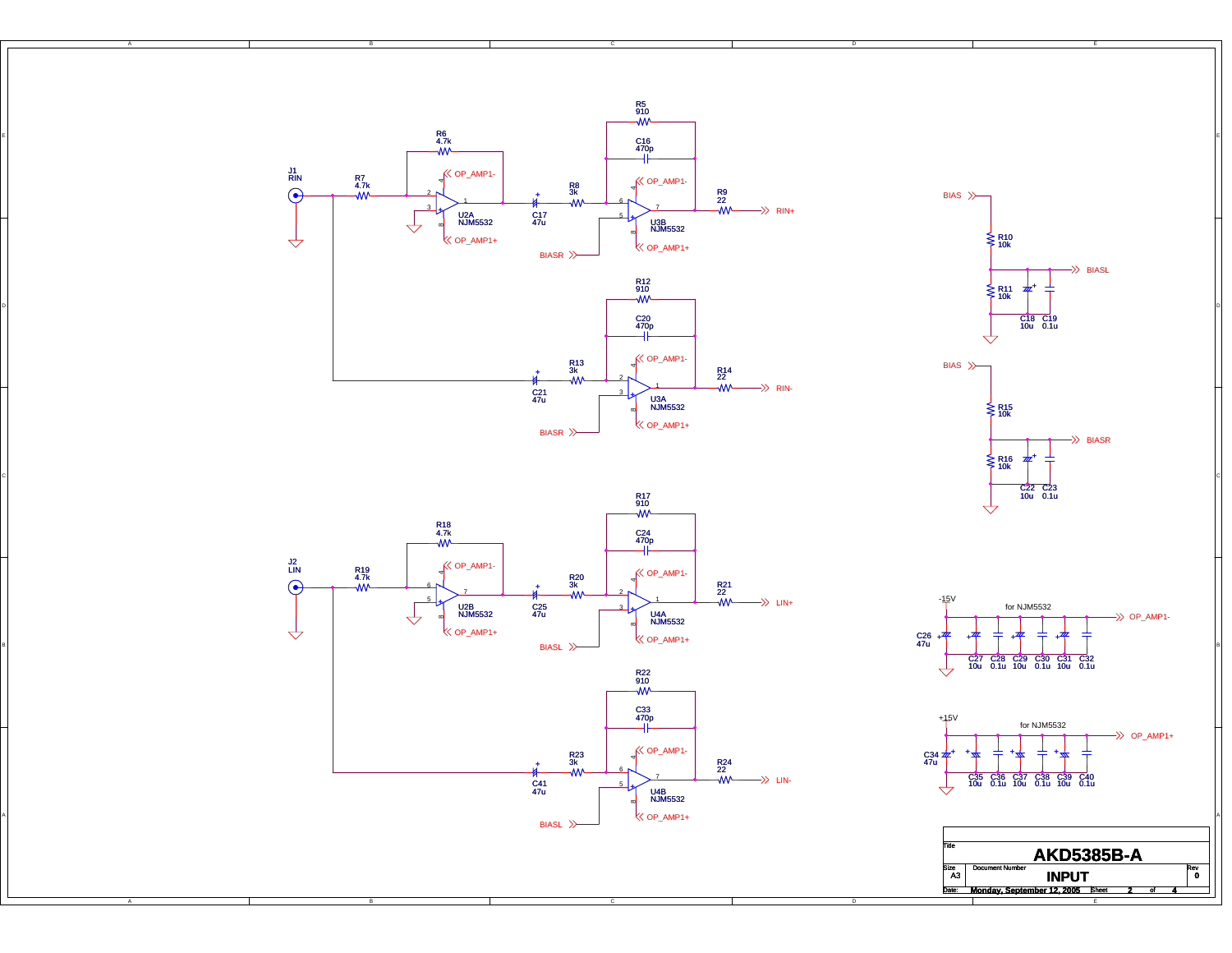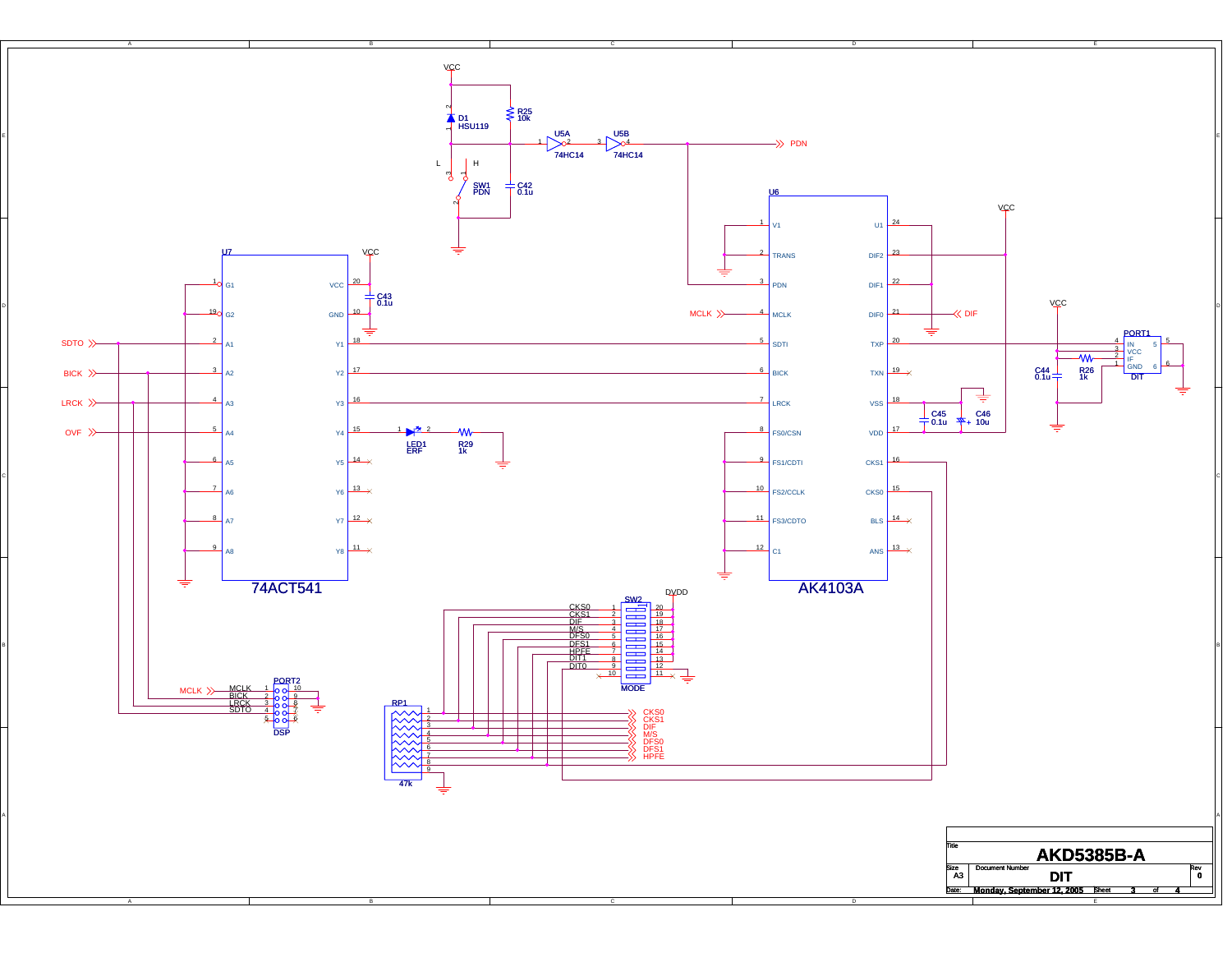

C

A

B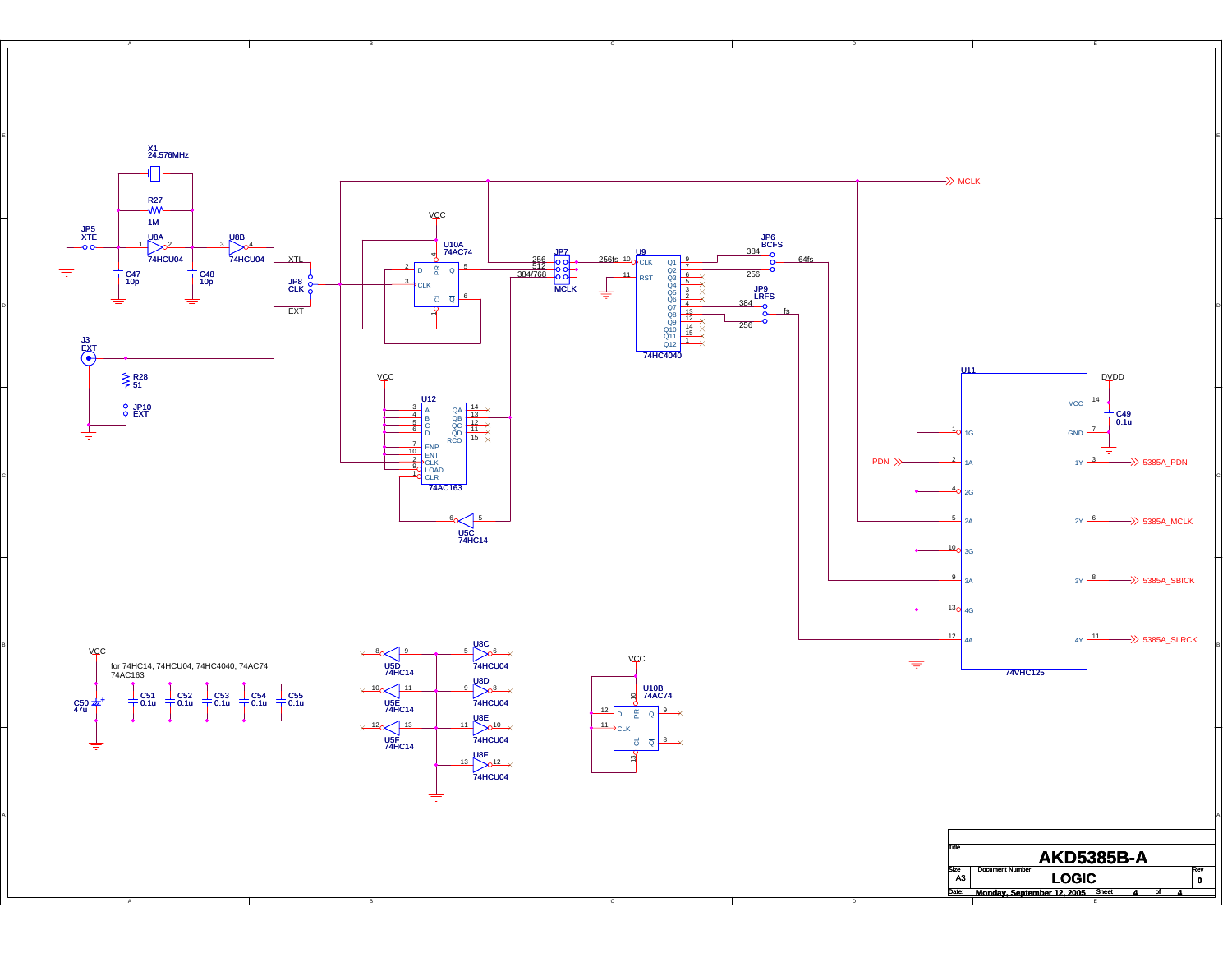

AKD5385 Rev.A L1 SR SILK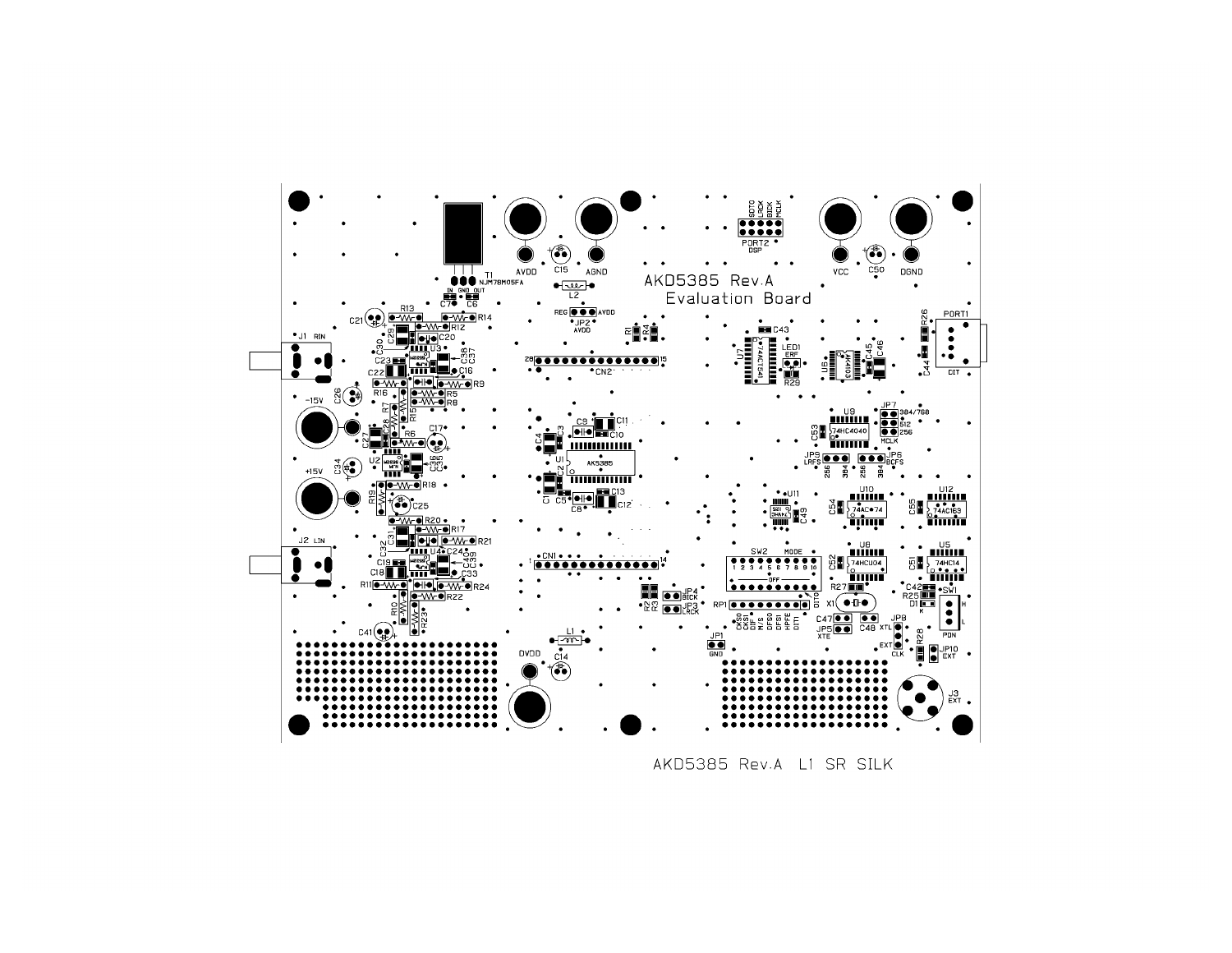

AKD5385 Rev.A L1